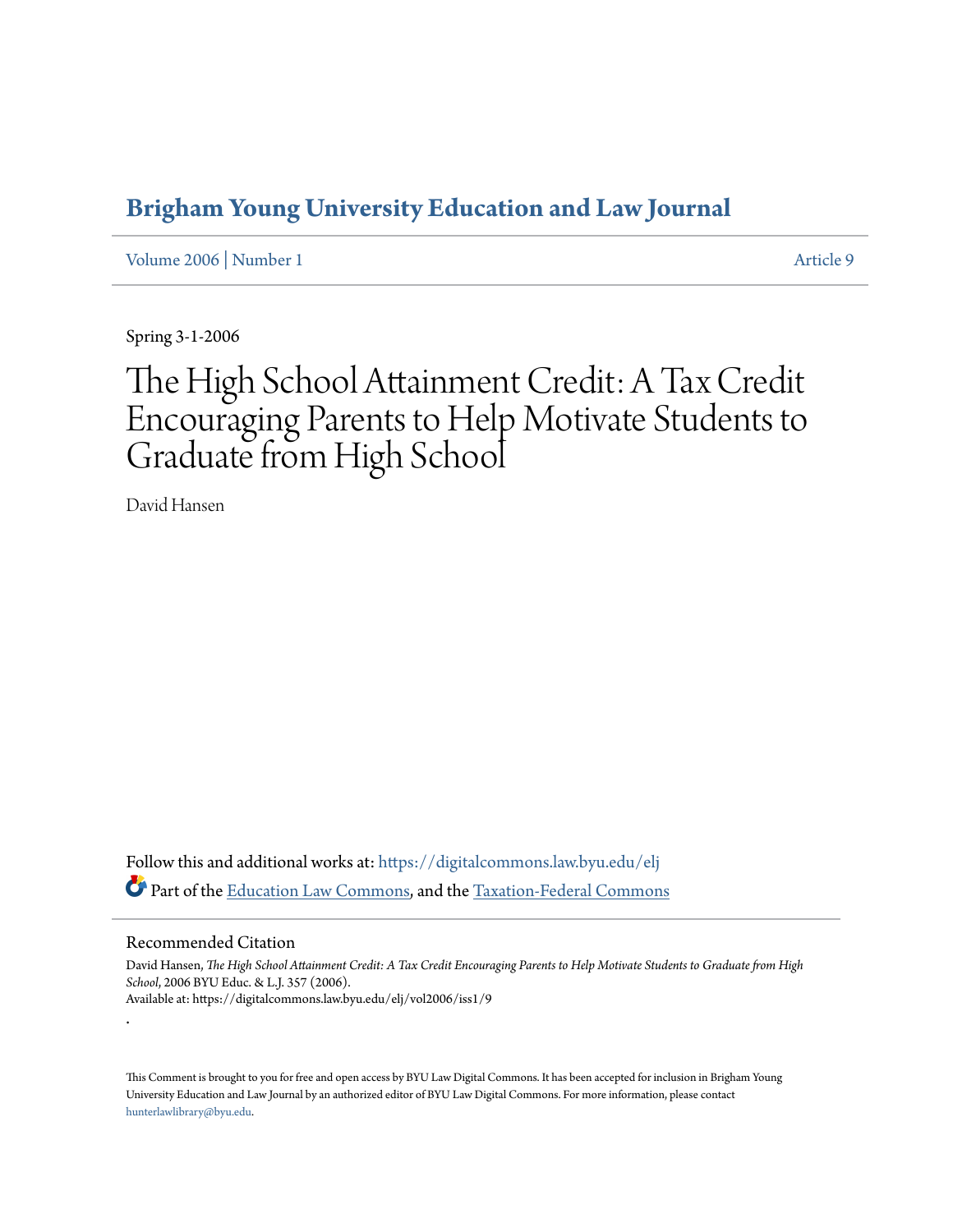### THE HIGH SCHOOL ATTAINMENT CREDIT: AT AX CREDIT ENCOURAGING PARENTS TO HELP MOTIVATE STUDENTS TO GRADUATE FROM HIGH SCHOOL

#### I. INTRODUCTION

Approximately once every minute, about the time it will take you to read this page, a high school student in the United States makes the conscious decision to drop out of school.<sup>1</sup> These students drop out for a variety of reasons; some might be seeking minimum-wage employment to earn some money; some may have a child to care for at home; or, worst of all, some might simply feel that an education is worthless and that school is a complete waste of their time.<sup>2</sup> Those students that drop out of high school because they feel an education is insignificant do not realize that a basic high school education is an invaluable asset to succeed in our modern society.<sup>3</sup> Even for someone who has a voice worthy of "American Idol" or who has amazing athletic talent, an education is nevertheless invaluable to help one make more informed decisions throughout his or her life.

This article will show how a particular change in the current tax code could alter the future landscape of America, while increasing current and long term tax revenue for the federal government. The basics of this proposal, the High School Attainment Credit (hereinafter, "HSAC"), involve eliminating the current child tax credit embodied in Section 24 of

I. *See* Philip Kaufman et al., U.S. Dept. of Educ. Nat!. Ctr. for Educ. Stat. Wash., D.C., *Dropout Rates in the United Stutes: 200/,* 6 (NCES 2005-046) (U.S. Govt. Prtg. Off. 2004) (based on figures demonstrating that 500,000 students drop out of high school per year and that there arc 525,600 minutes in year which roughly equates to an average of one dropout per minute and assuming it takes you approximately one minute to read this page).

<sup>2.</sup> *See* David Brunsma et al., *Increasing the Motivation ol Secondary School Students,* 25 Am. Secondary Educ. J. 10, 11 (Dec. 1996) (Some students see no value in their school work when their courses are simplified to keep them from dropping out.).

<sup>3.</sup> Steven J. Ingels et al., U.S. Dept. of Educ. Nat!. Ctr. for Educ. Stat. Wash., D.C., *Coming ofAge in the 1990s: The Eighth-Grade Class o{/988 12 Years Luter,* 25, 29 (NCES 2002-321) (U.S. Govt. Prtg. Off., June 2002); *see also* Thomas D. Snyder et al., U.S. Dept. of Educ. Nat!. Ctr. for Educ. Stat. Wash., D.C., *Digest ol Education Statistics: 2003,* 458 (NCES 2005-025) (U.S. Govt. Prtg. Off., Dec. 2004) (indicating a rapidly rising unemployment rate for those without a high school diploma).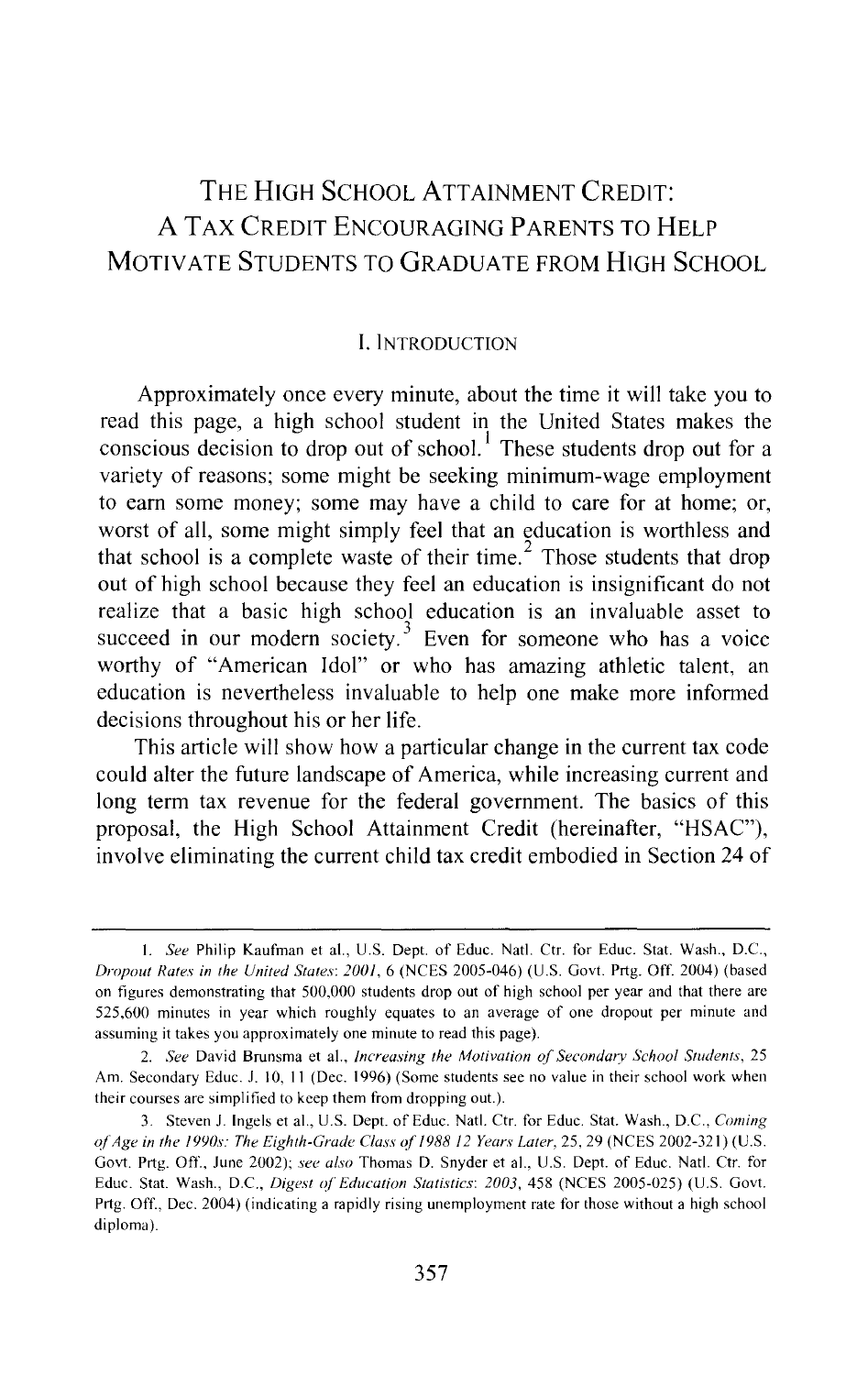Title 26 of the United States Code<sup>4</sup> and replacing it with a one time refundable tax credit of \$10,000 for the parents of every child that graduates from high school. HSAC focuses specifically on the nation's problematic high school dropout rates.<sup>5</sup> Although HSAC proposes a radical change, this article will show how a monetary incentive may encourage parents to motivate their children to make education a higher priority.

Part II will detail the current high school dropout rates and their devastating and everlasting effects on America. Part III will then discuss what the United States Government is currently doing in response to the high school dropout problem. Part IV describes how parents can motivate their children to attend school and ultimately graduate from high school. Part V also demonstrates how a monetary incentive would motivate parents to play an active role in helping their children graduate from high school. Part VI discusses the current child tax credit with its flaws and possible solutions to its flaws. Finally, Part VII presents HSAC, its bases, potential criticisms, and societal implications.

#### II. HIGH SCHOOL DROPOUT RATES IN THE UNITED STATES

Some teenagers today do not realize that obtaining an education is one of the most important things one can do with his or her life.  $6\degree$  Every level of education, from high school through graduate school can open up a variety of doors to success in life.<sup>7</sup> However, many teenagers do not realize that the American Dream, whereby someone can work hard and achieve, generally requires a basic high school education.<sup>8</sup> Unfortunately, teenagers are inundated by images of pop stars, athletes, and celebrities that have made fortunes without obtaining a college education and, in many instances, without obtaining a high school education. In essence, students who see no personal benefit in obtaining an education put forth minimal effort, such as enrolling in the easiest courses they can find and/or ultimately dropping out of school.

8. */d.* at 465 (showing that the median annual income of year-round, full-time workers, twenty-five years old and over in 2001, was only \$26,209 for males (\$19, 156 for females) who attended high school for one to three years and did not graduate versus \$34,723 for males that completed high school (\$25,303 for females).

9. Brunsma et al., *supra* n. 2, at II.

<sup>4. 26</sup> U.S.C.S. § 24 (LEX IS 2005).

<sup>5.</sup> Kaufman et at., *supra* n. 1, at 6.

<sup>6.</sup> Snyder et al., *supra* n. 3, at 458.

<sup>7.</sup> */d.* (showing that, in 2002, the unemployment rate of persons twenty-five years old and over, who had not completed high school, was 8.6%, versus 5.3% for those that completed high school, and 2.9% for those that obtained a bachelor's degree or higher).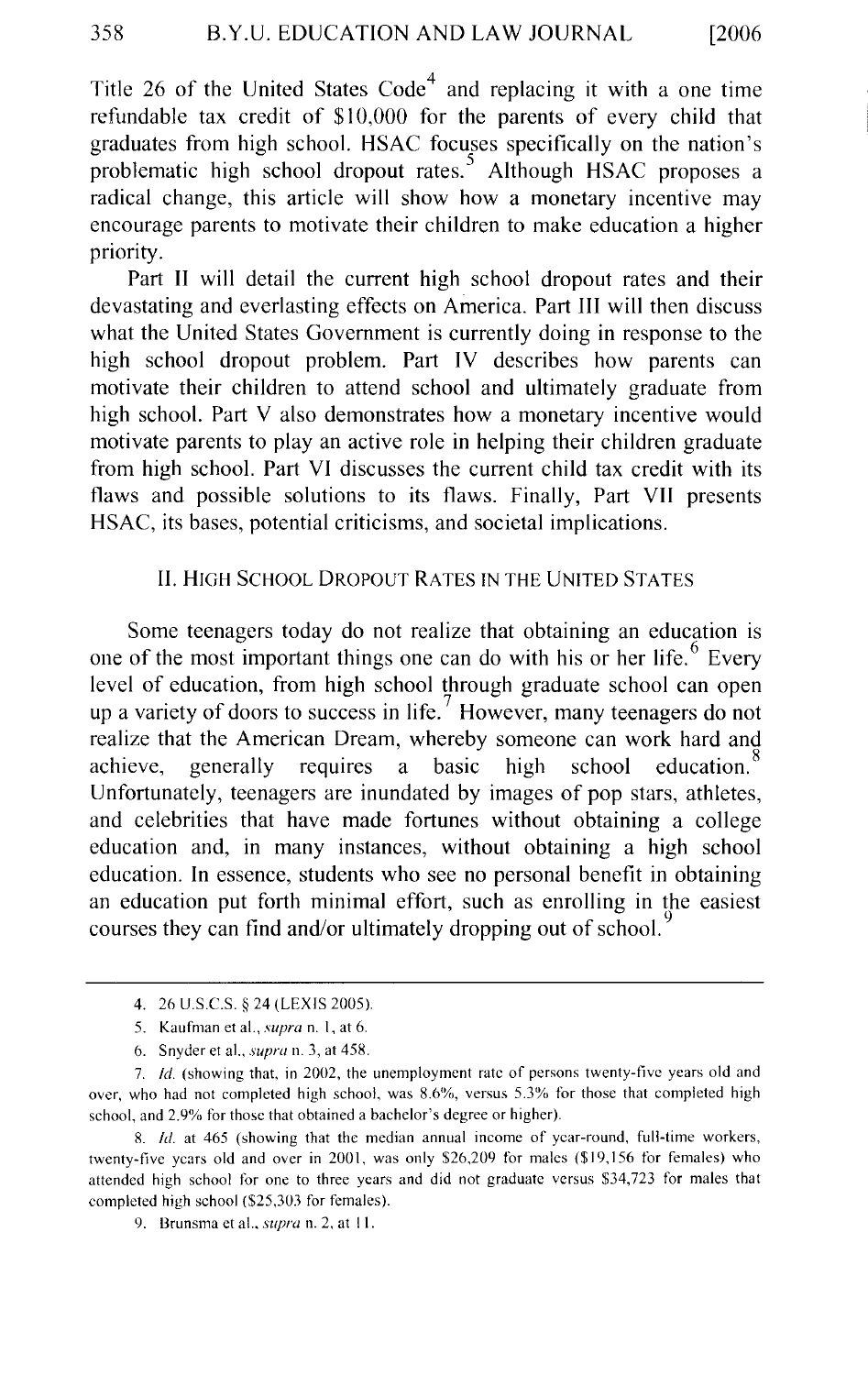Current figures concerning dropouts are discouraging. While high school dropouts come from all types of family backgrounds, students from poor and single-parent families are statistically more likely to drop out of school.<sup>10</sup> In 2001 there were "3.8 million 16- through 24-year-olds who were not in high school and who lacked a high school credential."<sup>11</sup> Of these 3.8 million dropouts, approximately 505,000 dropped out during the 2000-2001 school year alone.<sup>12</sup>

Many of these dropouts do not realize how dramatically the American workforce has changed over the past fifty years.<sup>13</sup> After World War II and through the late 1970s, a high school diploma "continued to open doors to many promising career opportunities."<sup>14</sup> Although the industrial era demanded no formal education of its workforce, skilled labor is in high demand in this current age of technology, rendering a high school diploma the minimum requirement for many jobs. <sup>15</sup> Thus, as the first prerequisite to enrolling in college or a vocational training program, a high school education is an absolute necessity for learning marketable skills in today's economy.

Additionally, dropping out of high school leads to many negative consequences. With a high school education being the minimum requirement for many jobs, high school dropouts are left with severely limited job options.  $^{16}$  Dropouts continue to face economic challenges throughout life; studies have shown that high school dropouts are more likely to receive government assistance than students that complete high school and do not attend college.<sup>17</sup> The dismal future for dropouts does not stop there. "Young women who drop out of school are more likely to

<sup>10.</sup> Wirt et al., U.S. Dept. of Educ. Natl. Ctr. for Educ. Stat. Wash., D.C., *The Condition of Education 2004* 61 (NCES 2004-077) (U.S. Govt. Prtg. Off., June 2004) (stating that those children whose families are in the lowest twenty percent of all family incomes are six times more likely to dropout of high school than their peers from high-income families); *see also* Gorden Dryden & Jeanette Vos, *The Learning Revolution* 273 (Learning Web Ltd. 1999) (available at http://www.thelearningweb.net/chapter08/high\_school\_dropouts\_page273.html) (stating that children of single parents are twice as likely to dropout of high school than two-parent children).

II. Kaufman et a!., *supra* n. I, at 12; *see also* Wirt et a!., *supra* n. I 0, at 53 (stating that, in 2003 thirteen percent of all persons ages 16-24 were neither enrolled in school nor working).

I 2. Kaufman et a!., *supra* n. I, at 6.

<sup>13.</sup> *!d.* at I.

<sup>14.</sup> *!d.* 

<sup>15.</sup> *See generally* Snyder eta!., *supra* n. 3, at 458.

<sup>16.</sup> *See id.* at 458, 465 (showing higher unemployment rates and lower median incomes for people who have not obtained a high school education).

<sup>17.</sup> *Id.; see also* Ingels et al., *supra* n. 3, at 29 (stating that "people with more education are ... much less likely to receive welfare benefits").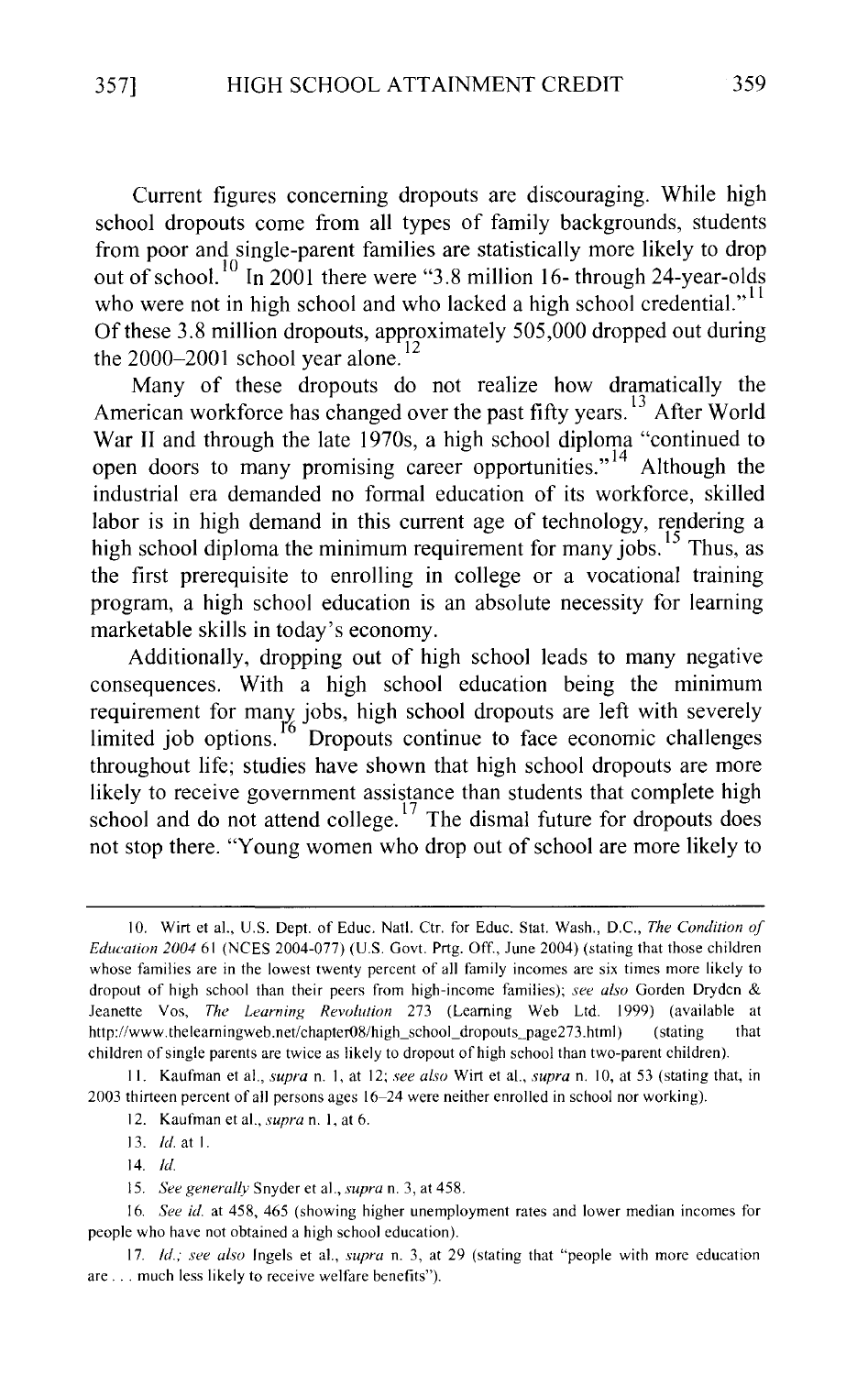have children at younger ages and more likely to be single parents than high school completers, making them more likely to rely on public assistance."  $18$  And, perhaps the most frightening statistic is that high school dropouts make up a disproportionately high percentage of the nation's death row and prison inmates.<sup>19</sup> Taking these studies as a whole, high school dropouts are more likely to be unemployed or earn less money when employed, to place a larger burden on the government by requiring public assistance (welfare), and to end up incarcerated.

While the high school dropout rate currently is, and historically has been, a problem, some may wonder if such a problem will persist. Dropout rates seem to be holding relatively steady, with approximately  $10\%$  of high school students dropping out each year.<sup>20</sup> If one then considers that approximately four million babies were born in  $2002$ , assuming that the dropout rate remains the same and the majority of such babies will live beyond the age of eighteen—then roughly 400,000 of these newborns will not graduate from high school.<sup>21</sup> Even though the birthrate nationwide has decreased slightly over the last several years, this evidence still suggests that approximately 400,000 students could continue to drop out of high school per year.<sup>22</sup>

#### Ill. WHAT THE GOVERNMENT IS CURRENTLY DOING To COMBAT THE HIGH SCHOOL DROPOUT PROBLEM

Various congressional acts have recently been passed to help deal with the dropout situation. The primary tool used by the United States government to address the problem of high school dropouts is the

<sup>18.</sup> *!d.* 

<sup>19.</sup> U.S. Dept. of Just., Off. of Just. Programs, Bureau of Just. Stat., Wash., D.C., *Correctional Populations in the United States* 1997: *Surveys o/"State and Federal Inmates,* 1997 48 (NCJ 177613) (U.S. Govt. Prtg. Off. 2000) (available at http://www.ojp.usdoj.gov/bjs/pub/pdf/cpus9704.pdf) [hereinafter *Correctional Populations*] (showing that approximately forty percent of state and thirty percent of federal prison inmates are high school dropouts).

<sup>20.</sup> Thomas D. Snyder & Alexandra G. Tan, *Digest of Educational Statistics*, 2004 tbl. 107 (Nat!. Ctr. Educ. Statistics 2005) (available at http://nces.ed.gov/programs/digest/d04/tables/ dt04~107.asp) (showing that in 2001, 2002, and 2003, the dropout rates were 10.7, 10.5, and 9.9 percent, respectively).

<sup>21.</sup> *See* Paul D. Sutton & T. J. Matthews, *Trends in Characteristics oj"Births* hy *States.* 1990, 1995, *and 2000--2002,* 52 Nat!. Vital Stat. Report I (May 10, 2004); *se<' also* Kaufman et al., *supra*  n. I, at 12 (stating that approximately ten percent of high school students drop out each year); *see also* U.S. Census Bureau, *U.S. Interim Projections by Age, Sex. Race, and l!ispanic Origin* tbl. Ia, http://www.census.gov/ipc/www/usinterimproj/ (last revised Aug. 26, 2004) (stating that the population in 2000 is expected to increase fifty million by 2020).

<sup>22.</sup> *!d.*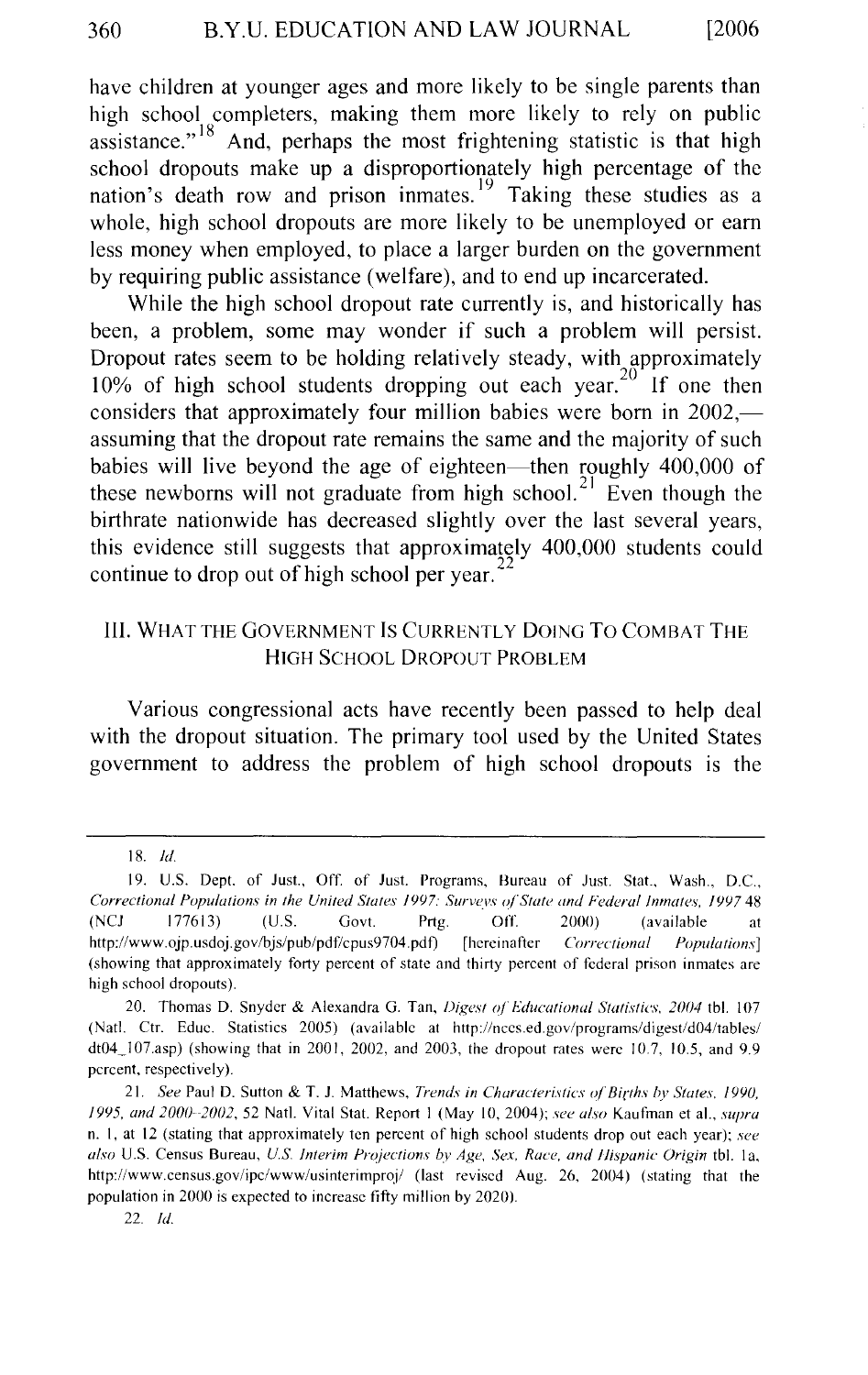"Dropout Prevention Act" (hereinafter, "DPA") enacted in 2002.<sup>23</sup> The DPA provides money to schools for dropout prevention and reentry programs.<sup>24</sup> Additionally, the DPA focuses on holding schools and teachers accountable for dropouts.<sup>25</sup> The DPA provides further monetary incentives, in the form of grants, to schools that reduce their dropout rate.<sup>26</sup>

Another tool utilized by the government is the "No Child Left Behind Act of 2001" (hereinafter, "NCLB"), $^{27}$  which allocates over \$1 billion to ensure that high-quality education is available for all school age children and that parents are afforded substantial and meaningful opportunities to participate in their children's education. Though both acts focus on schools and teachers, rather than on parents, placing the burden on schools to remedy the dropout rate may not be the best answer. When high school teachers were asked what the most serious problems facing their schools were, the third most commonly cited problem was "lack of parental involvement"—student apathy and lack of preparation top the list.<sup>28</sup> Furthermore, only 50% of the teachers agree that they receive a great deal of support from parents for the work they do in the classroom.<sup>29</sup> So, from the educators' perspective, a much more effective means of addressing the high school dropout problem would be to encourage greater parental involvement.

Aside from lacking effective encouragement of parental involvement, some critics suggest that NCLB may increase the number of dropouts because it requires states to conduct high school exit exams, which may be difficult to pass.<sup>30</sup> Many states also require students to pass exit exams prior to graduation.<sup>31</sup> Currently, twenty-four states have mandated high school exit exams; despite the controversy they engender, exit exams are required in more states every year.<sup>32</sup> While the Center for Education Policy currently does not have enough data to show that higher dropout rates are linked with exit exams, the Center claims there

26. *See id.*  $88~6551-61$ .

2X. Snyder et al., *supra* n. 3, at 91 (surveying public secondary school teachers in 1999- 2000)

29. *!d.* 

30. Anne *C.* Lewis. *Washington Scene,* 70 Educ. Dig., 66, 68 (Nov. 2004); *see also* Ellie Ashford, *Re-Thinking High School Exit Exams,* 69 Educ. Dig. 51 (Oct. 2003); *hut see Exit Exams Have Mixed Impact, 8 Am. Teacher 11 (Oct. 2003).* 

31. Lewis. *supra* n. 30. at 68.

32. *!d.; see also* Ashford, *supra* n. 30, at 51.

<sup>23. 20</sup> U.S.C.S. §§ 6551-61 (LEXIS 2005).

<sup>24.</sup> *See id.* § 6552.

<sup>25.</sup> *Id.* at § 6557.

<sup>27.</sup> *Id.* at § 6301.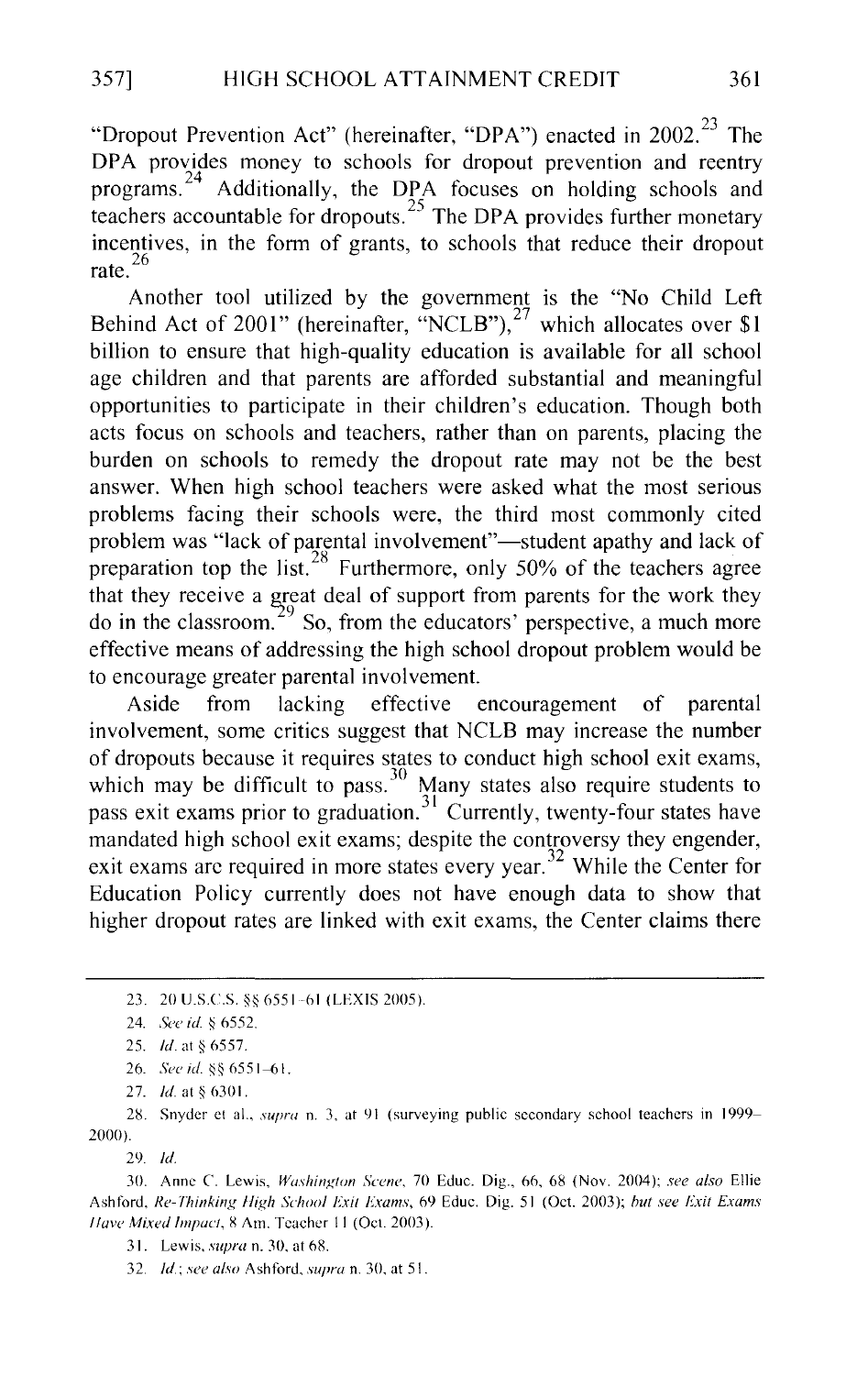is enough evidence to suggest a relationship between the two factors.  $33$ 

Other think tanks, such as the Manhattan Institute, say there is no evidence that the exit exams lower graduation rates.<sup>34</sup> The Manhattan Institute cites two main points in support of their proposition: ( 1) exit exams do not require high academic proficiency for a passing grade, and (2) students are given multiple chances to pass the exams.<sup>35</sup> Even if exit exams do not affect graduation rates among students, states must nevertheless pay the significant costs associated with administering exit exams.<sup>36</sup>

While costs of education at the federal level are high, costs are even more onerous at the local level when trying to make school size smaller. Many schools, such as Jefferson High School in Los Angeles, are working on dividing themselves into smaller learning centers in order to provide a more personalized education for students.<sup>37</sup> Teachers and school superintendents believe that creating smaller schools creates a more personal educational experience that will help improve graduation rates.<sup>38</sup> Even students feel that a more personal approach would help them learn as well as encourage them to remain in school.<sup>39</sup> However, in order to make schools smaller, school districts need more funding. While the federal government provides funding to schools to help make the transition, both the federal and local governments need a more efficient way to fund strategies that address the high school dropout rate. The cost-effective HSAC strategy, to be discussed later, with its focus on encouraging parental involvement, and providing a more personalized approach to education, is a potential solution. $4\overline{)}$ 

#### IV. HOW PARENTS CAN MOTIVATE THEIR CHILDREN TO GRADUATE

37. Cara Mia DiMassa, *Schools' Dropout Remedy: Get Small,* L.A. Times Bl (Mar. 26, 2005).

38. */d.* 

39. Erika Hayasaki & Erica Williams, *Staying the Course at L.A. 's Urban High Schools,* L.A. Times AI (Mar. 25, 2005) (stating that students like Berhane Azage of Manual Arts High School in South Los Angeles feel a "good personal approach would help").

40. DiMassa, *supra* n. 37, at Bl ("The U.S. Department of Education's Smaller Learning Communities Program has distributed nearly \$300 million in grants to hundreds of districts since 2000.").

<sup>33.</sup> *Exit Exams Have Mixed Impact, supra* n. 30, at II.

<sup>34.</sup> Lewis, *supra* n. 30, at 68.

<sup>35.</sup> *!d.* 

<sup>36.</sup> Jd. at 69; *see Exit Exams Have Mixed Impact, supra* n. 30, at II (stating that administering exams can cost states over \$400 per student).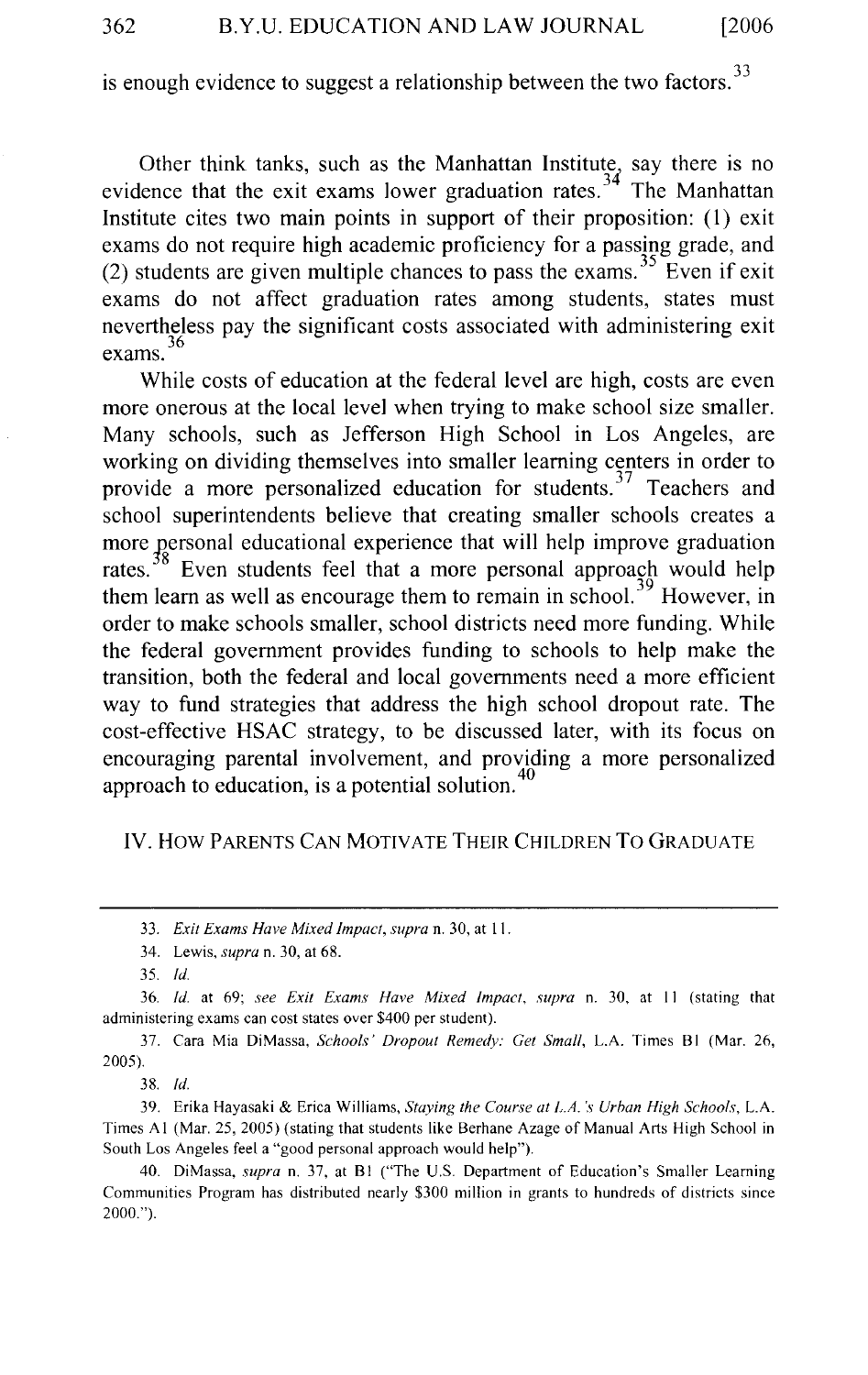#### FROM HIGH SCHOOL

Motivation is a psychological concept used to describe the reasons why people choose different activities, persist in them, and carry them out with concentration.<sup>41</sup> "While motivation is not directly related to learning (one cannot learn simply because one is motivated to do so), it is positively related to performance. Increased perfonnance can lead to increased learning."<sup>42'</sup> However, for the past several years, the possible economic advantage of gaining a high school diploma has not alone motivated students to attain an education.

Many current students feel they deserve whatever they want, and, at the same time, feel basically hopeless about their future.<sup> $44$ </sup> In a study of teenagers in 1998, half of all students polled said they were sometimes very depressed about their future, and many teenagers reported that they regularly felt depressed about their future.<sup>45</sup> Not coincidentally, many of these teenagers hardly talked with their parents about school or the future. 46 Thus, it is imperative that parents not only get involved in their children's education, but also be prepared to motivate their children to learn.

#### *A. Studies Suggest Parental Involvement Can Make a Difference*

Although often subtle, parents nevertheless can play a very significant role in students' education.<sup>47</sup> Research has consistently shown that an increase in parental involvement at the high school level correlates with an increase in student performance.<sup>48</sup> When parents are involved, high school students tend to show higher aspirations, earn higher grades, and require fewer disciplinary measures.<sup>49</sup> Yet it is important to note that these statistics are not correlated with particular

<sup>41.</sup> Brunsma et al., *supra* n. 2, at 10.

<sup>42.</sup> *!d.* 

<sup>43.</sup> *!d.* nt II.

<sup>44.</sup> Barbara McCombs & Mary Lee Barton, *Motivating Sccondwy School Swdents to Read Their Textbooks, 82 NASSP Bull. 24, 25 (Oct. 1998).* 

<sup>45.</sup> *!d.* 

<sup>46.</sup> *!d.* 

<sup>47.</sup> *See* Camille Dominguez, *Involving Parents, Motivating Students,* 4 Principal Leadership 44 (Dec. 2003) (stating that families have a positive influence on learning).

<sup>48.</sup> A.Y. "Fred" Ramirez, "Parent Involvement Is Like Apple Pie": A Look at Parental *Involvement in Two States, 85 High Sch. J. 1 (Oct./Nov. 2001); Rollande Deslandes & Richard* Bertrand, *Motivation of Parent Involvement in Secondary-Level Schooling*, 98 J. of Educ. Res. 164 (Jan./Feb. 2005) (citations omitted): *see also* Dominguez, *supra* n. 47, at 44 (explaining that families have a positive influence on learning).

<sup>49.</sup> Deslandes & Bertrand, *supra* n. 48, 164.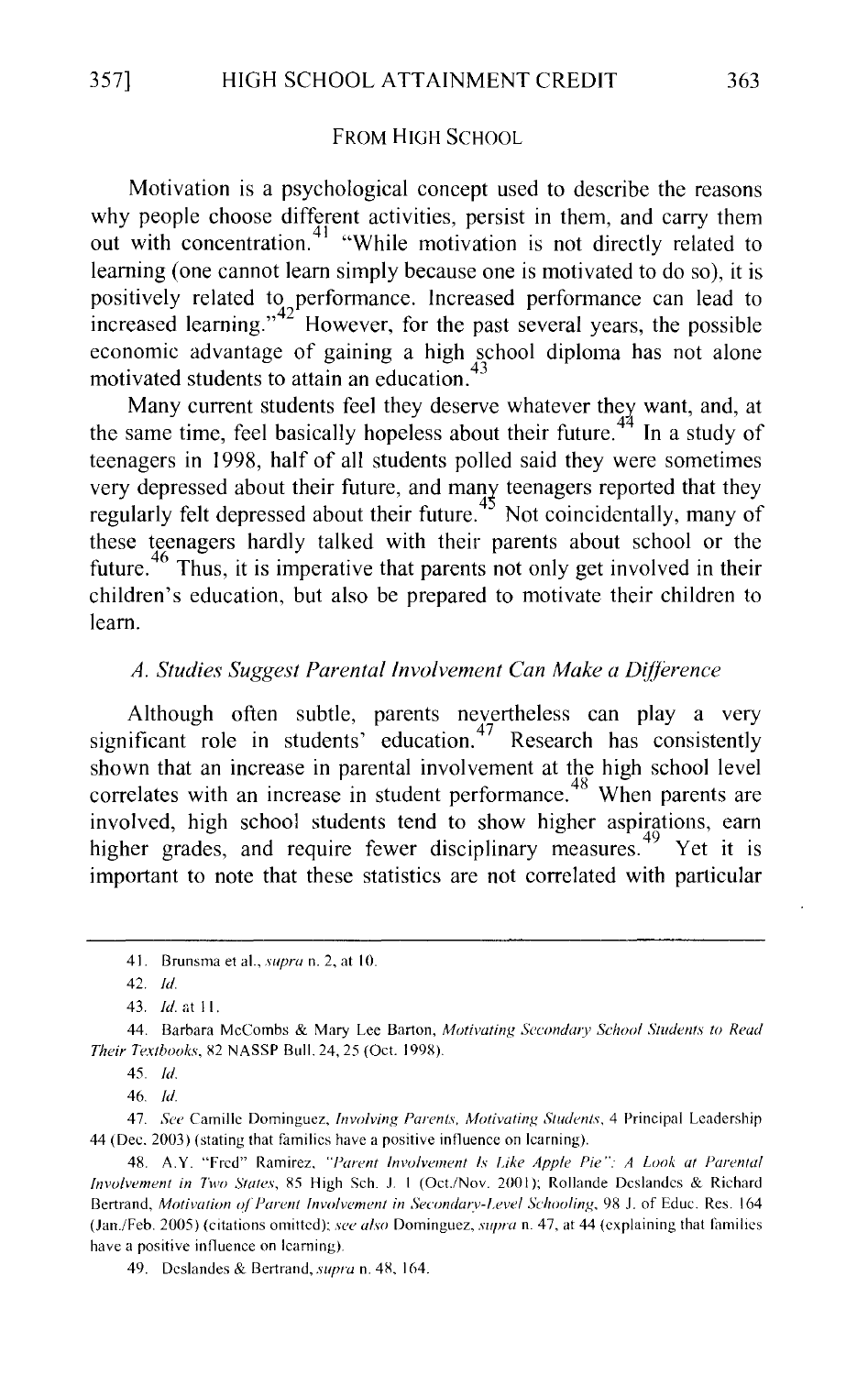parents.<sup>50</sup> Families across all income and education levels and cultural backgrounds have encouraged their children to learn by helping them focus on school and homework. 51 Thus, any family can have a positive influence on their child's education.

Despite this research in education, many parents believe that they should participate less in their children's education as their children advance through school and into the upper grades.  $53$  Parents from the Desalandes study cite their children's desire for independence and negative attitudes as their reasons for discontinuing regular involvement in their children's education.<sup>54</sup> These parents also believe that they have less influence over their children's high school education than they did over their children's elementary school education.<sup>55</sup> Notwithstanding these reasons, when parents cease to take an active role in their children's education, they effectively place the entire responsibility of educating their children on the schools and teachers.<sup>56</sup>

Parents that place the entire burden of educating their children on others need adequate incentives to play a more active role in their children's education and ultimate graduation.<sup>57</sup> Some parents, for whatever reason, lack the desire to participate in their children's education.<sup>58</sup> Perhaps, a monetary incentive, like HSAC, could be the spark that encourages parents to motivate their children to graduate from high school.

#### *B. Parents Can Do Many Simple Acts To Motivate Their Children*

While parents have many methods at their disposal for motivating their children to learn, research suggests that the most important steps parents can take are believing in their children's capacity to learn, caring about their children, and upholding high expectations for their

5K *!d.* 

<sup>50.</sup> Anne Henderson & Karen Mapp, *A New Wave of Evidence: The Impact of School, Family, and Community Connections on Student Achievement* 34 (Southwest Educ. Dev. Laboratory 2002) (stating that families from all backgrounds can get involved and have an impact in their children's education).

<sup>51.</sup> *!d.* 

<sup>52.</sup> */d.* 

<sup>53.</sup> Anne Wescott Dodd, *Parents as Partners, Not Prohlems,* 63 Educ. Dig. 36 (Mar. 1998).

<sup>54.</sup> *ld; see also* Deslandes & Bertrand, *supra* n. 48, at 165 (stating that parents reduce their involvement when children desire to work alone).

<sup>55.</sup> Deslandes & Bertrand, *supra* n. 48, at 165.

<sup>56.</sup> *See* Ramirez, *supra* n. 48, at 5-6 (explaining that parents blame the school and teachers if their children are in trouble).

<sup>57.</sup> *!d.* at 6.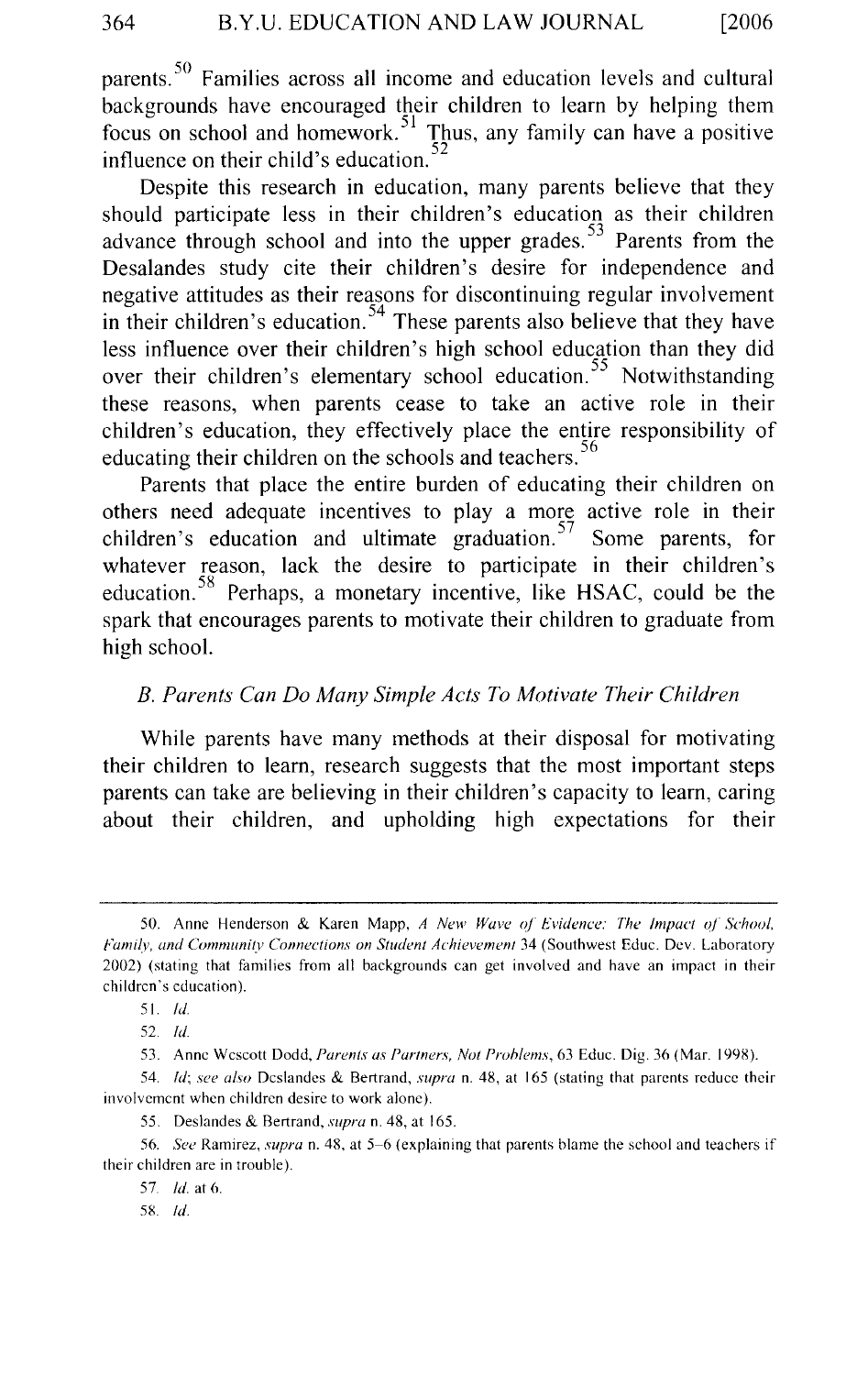children. 59 When children find difficulty with a particular subject in school, many of their parents are tempted to simply say, "Don't worry about it. No one in our family has ever done well in math [for instance]."<sup>60</sup> Such a statement however suggests to the child that he or she inherited the inability to perform well in school or at least succeed in a particular subject area.  $61$  Children who believe they are genetically destined to fail do not try their best to achieve in school.<sup>62</sup> However, studies show that genetics do not explain why some children do not perform well in school;<sup>63</sup> rather, low academic performance is often explained by negative parental attitudes, which cause children to discount their abilities and minimize their academic efforts.<sup>64</sup> Therefore, if parents have positive attitudes regarding their children's abilities, they can have a positive influence on their children's education.

One of the most profound ways a parent can encourage education is by fostering a positive attitude about learning. Parents are role models for their children in a variety of ways.<sup>65</sup> For example, if a child fails at first, a parent can emphasize that mistakes offer valuable lessons and then assist the child in identifying lessons from his mistakes.<sup>66</sup> Children learn through a variety of techniques and parents should respect other learning styles. 67 However, a parent could also show his child how to approach a difficult task by breaking it up into smaller and easier segments and by trying a variety of possible solutions. 68 Similarly, parents can model the process of working toward long-term goals. If parents can discuss longterm educational goals with children and then work with their children in creating realistic strategies for achieving these goals, their children are more likely to achieve academic success. 9

In addition to teaching their children, parents can do many simple acts to assist their children. Parents can create a quiet work environment for their children at home. They can ask their children about school.<sup>70</sup>

- 64. */d.*
- 65. *ld*
- 66. */d.*
- 67. *ld*  6g. */d.*
- 69. */d.*
- 70. Dominguez, *supra* n. 47, at 44.

<sup>59.</sup> Susan A. Miler & Eileen Shultz, *Persistence It Keeps Going and Going and Going!,* 73 Childhood Educ. 43,44 (Fall 1996); *see also* McCombs & Barton, *supra* n. 44, at 26 (stating that students need optimism and confidence in themselves to learn).

<sup>60.</sup> Miler & Shultz, *supra* n. 59, at 44.

<sup>61</sup> */d.* 

<sup>62.</sup> */d.* 

<sup>63.</sup> *ld*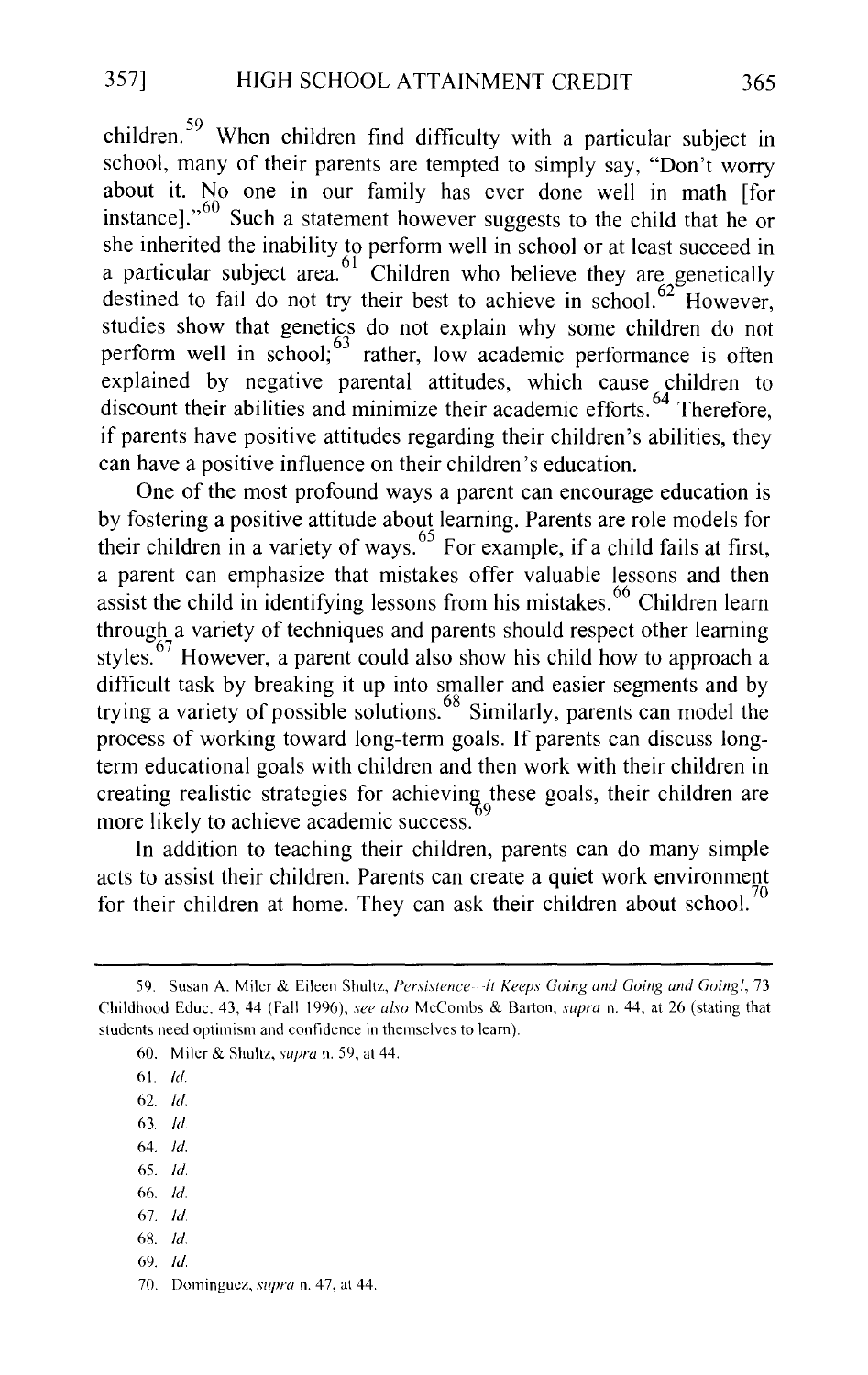Parents can also teach their children superior time management skills and encourage them to interact with fellow students that have high academic aspirations.<sup>71</sup> When parents get involved, not only do children have a greater tendency to do better in school, but they also are more likely to continue their education. $^{72}$ 

After taking a basic interest in their children's education, parents should develop a relationship with their children's teachers.<sup>73</sup> Currently, many parents have limited contact with their children's teachers and schools.<sup> $74$ </sup> However, research indicates that parents will have a better understanding of their children's learning strengths and weaknesses after hearing teachers' comments about their children.<sup>75</sup> With a better grasp of their children's educational strengths, parents can build upon those strengths and discover more efficient ways to motivate their children.

Parents can do a great deal to get involved and help motivate their children to learn. Parental influence in a child's education can be just as great, if not greater, than a teacher's impact on a student's education. Also, once parents get involved and realize they have successfully helped their children, many parents will have an even greater desire to be involved.<sup>76</sup> An added incentive to motivate their children to learn may be HSAC's monetary credit.

#### C. *Will Money Encourage Parents To Motivate Their Children to Graduate?*

With many naturally accepting the proposition that money is a powerful motivator, few behavioral psychologists are researching the power of money to motivate.<sup>77</sup> Edward E. Lawler, III suggests that two conditions must exist for money to be a motivator: first, money has to be important to the individual, and second, the individual needs to see a connection between his behavior and the money.<sup>78</sup> A majority of people value money and it is important to them, thus the first condition is generally easily met.<sup>79</sup> However, the second condition can be However, the second condition can be

79. */d.* 

<sup>71./</sup>d.

<sup>72.</sup> Henderson & Mapp. *supra* n. 50, at 30.

<sup>73.</sup> Dominguez, *supra* n. 47, at 44.

<sup>74.</sup> Dodd, *supra* n. 53, at 36.

<sup>75.</sup> *See* Dominguez, *supra* n. 47, at 44 (Parents are more willing to support teachers when they communicate with each other.).

<sup>76.</sup> *!d.* at 44-45.

<sup>77.</sup> Edward E. Lawler, Ill, *Compensation Review: Motivating with Money: Edward E. Lawler, Ill's Views* 4 (Emest *C.* Miller ed., AMACOM 1976) (suggesting that more behavioral psychologists need to research the power of money to motivate).

<sup>78.</sup> *!d.* at 5.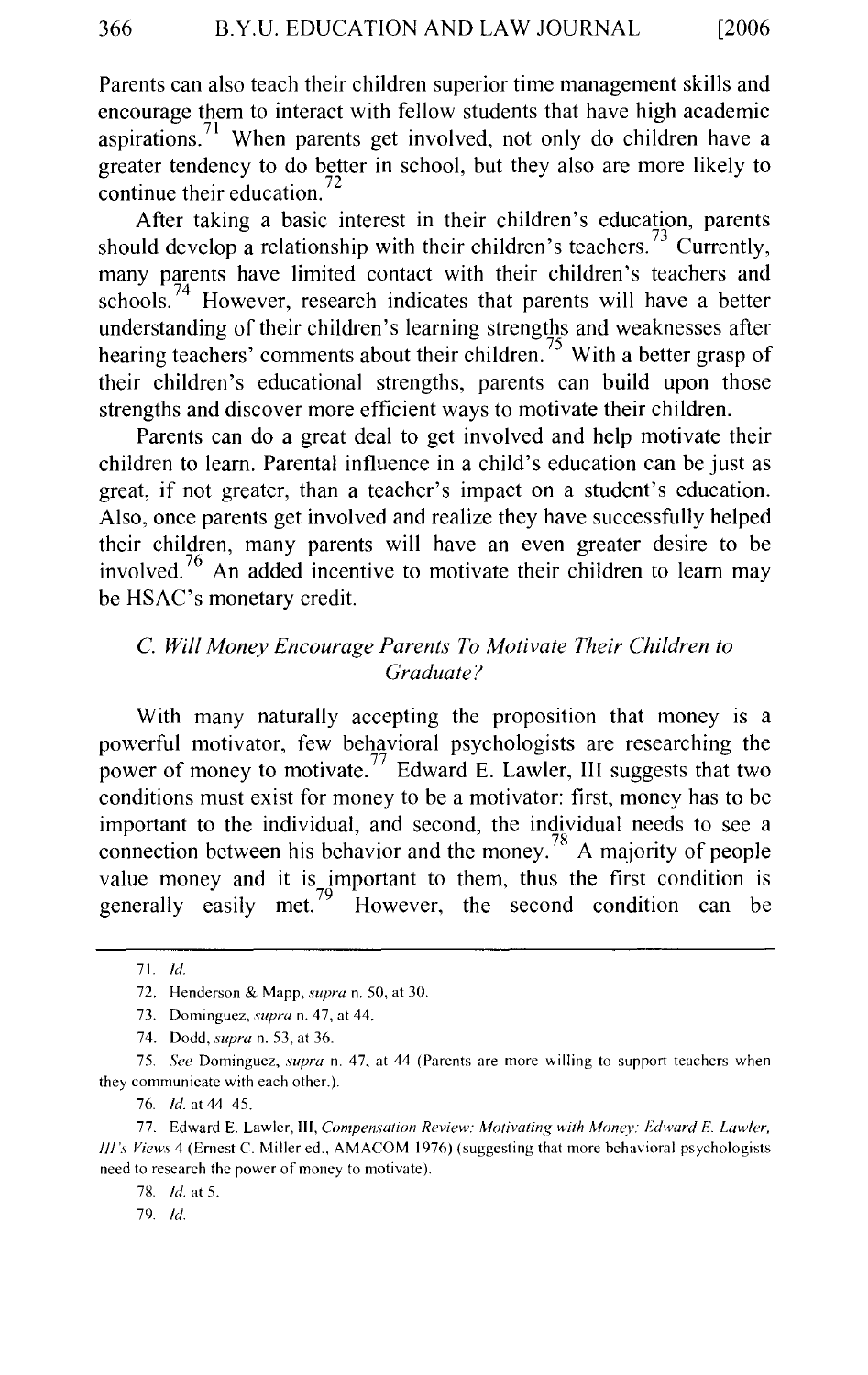problematic.<sup>80</sup> While Lawler looked at monetary compensation in the corporate workplace, his process can be applied to parents with students. Parents likely value money as Lawler suggests.<sup>81</sup> In addition, if parents can identify a connection between their behavior and the money they would receive through HSAC, they could likely be induced to participate in their children's education.

Parents currently will receive the child tax credit so long as their children are alive and breathing, regardless of whether they participate in their children's education or not.  $82$  In contrast, the proposed HSAC would give parents money if, and only if, their children graduated from high school. As a result, parents would identify a connection between receiving HSAC and participating in their children's education. Parents would be encouraged to find ways to participate in their children's education, or help educate their children, (as described above) with the goal of seeing their children graduate from high school. Upon graduation, parents would be rewarded for their stellar parenting with the HSAC reward.

Similar to Lawler's suggestions, others also suggest that monetary incentives are most effective when tied to performance.<sup>83</sup> If money is simply paid to an employee or an executive in a corporation no matter what work is produced, people will have little incentive to perform well. However, if money is directly tied to production that is visible, money becomes a very powerful incentive.<sup>84</sup> Similarly, if money is just given to parents upfront for helping with their children's education, parents might lack the incentive to use their best efforts. However, if HSAC is tied to children graduating from high school, parents will put a much better foot forward in their attempt to help with their children's education.

In addition to studies on the effects of money on people, the Internal Revenue Code itself implies that money can influence people's actions.  $85$  Perhaps the two best examples of this idea are the deduction for mortgage interest and the preferential capital gains tax rate.<sup>86</sup> The deduction for interest paid on mortgages encourages people to purchase

<sup>80.</sup> *ld* 

<sup>81.</sup> *See id.* (assuming a majority of people value money, then parents will likely also value money).

<sup>82.</sup> *See id.* (showing that no educational requirement is in the child tax credit).

<sup>83.</sup> William Foote Whyte et al., *Money and Motivation* 1-3 (Greenwood Press 1977); *see*  Arch Patton, *Men, Money and Motivation* 33 (McGraw-Hill 1961) (suggesting that the "money motive" is complex and mingled with other motives).

<sup>84.</sup> Whyte et al., *supra* n. 83, at 1-8.

<sup>85. 26</sup> U.S.C.S. § I et seq.

<sup>86.</sup> *See id.* § 163(h)(3) (showing the federal income tax deduction for mortgage interest); *id.*  at §  $1(h)$  (showing the maximum capital gains tax rate of fifteen percent).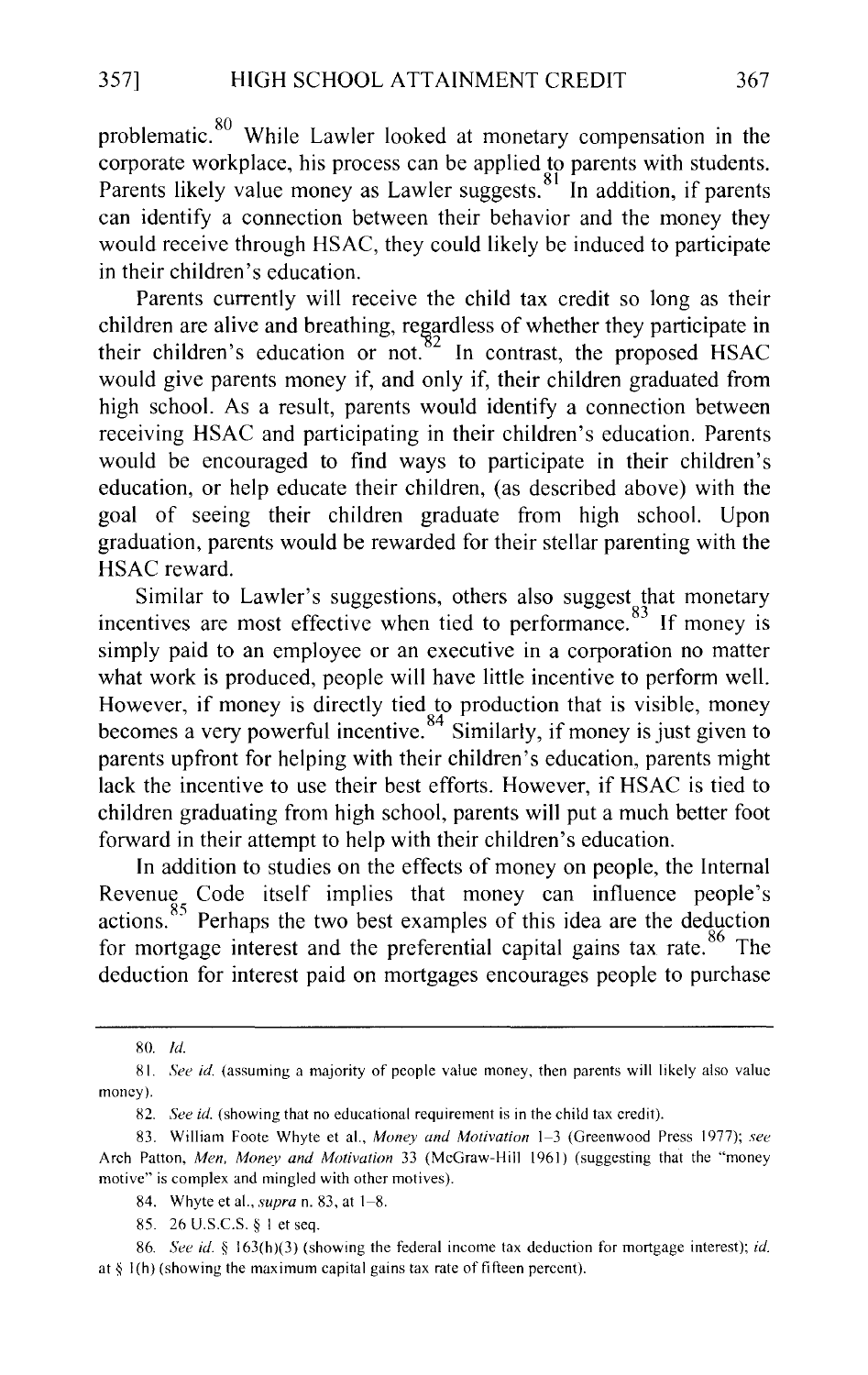homes. Similarly, the maximum capital gains rate gives people an incentive to save money for the future.<sup>87</sup> If these sections of the Internal Revenue Code can influence people's actions, HSAC could encourage parents to help with their children's education.

#### V. THE CURRENT CHILD TAX CREDIT: ITS FLAWS AND POSSIBLE **SOLUTIONS**

For taxable year 2005, the maximum child tax credit is \$700 with respect to each qualifying child.<sup>88</sup> The code defines a "qualifying child" as a one that has not attained age seventeen in the taxable year.  $89$ Therefore, a maximum of \$700 is only available only for parents of children that are sixteen years of age or younger during the entire taxable year.<sup>90</sup> The Code also outlines income limitations with respect to the parents claiming the child tax credit.<sup>91</sup> Parents earning above or below certain income levels cannot claim the credit.  $^{92}$  Likewise, because the current child tax credit is taken in the form of a tax deduction, the credit is worthless to low income families who are already exempt from federal income tax.

#### *A. Criticism of the Current Child Tax Credit*

When the child tax credit was enacted on July 1, 1997, the Committee on Finance found that the individual income tax structure did not take into a consideration the reduction of a family's ability to pay taxes with a corresponding increase in family size.<sup>94</sup> The Committee believed "that a tax credit for families with dependent children will reduce the individual income tax burden of those families, will better recognize the financial responsibilities of raising dependent children, and will promote family values."<sup>95</sup> While the Act has a noble purpose, many

<sup>87.</sup> *Id.* at § 1(h) (demonstrating that the capital gains rate applies to assets sold that have been held for longer than one year; with the capital gains tax rate lower than income tax rates, people are encouraged to save).

<sup>88.</sup> *!d.* 

<sup>89.</sup> *See id.* at § 24(c)(1).

<sup>90.</sup> *See id.* at§ 24.

<sup>91.</sup> *!d.* (stating that parents above a certain income level arc not eligible for the credit, and likewise, parents below a certain income level arc not eligible for the credit); *see also* H.R. Conf. Rpt. 108-696 at 33-34 (Sept. 24, 2004) (reprinted in 2004 U.S.C.C.A.N. I 029, 1031-32).

<sup>92.</sup> 26 U.S.C.S. § 24.

<sup>93.</sup> H.R. Con f. Rep. I 08-696 at 34 (reprinted in 2004 U.S.C.C.A.N. at I 032); *see also* 26 U.S.C.S. §24(d).

<sup>94.</sup> Sen. Rpt. 105-33 at 3 (June 20, 1997).

<sup>95.</sup> *!d.*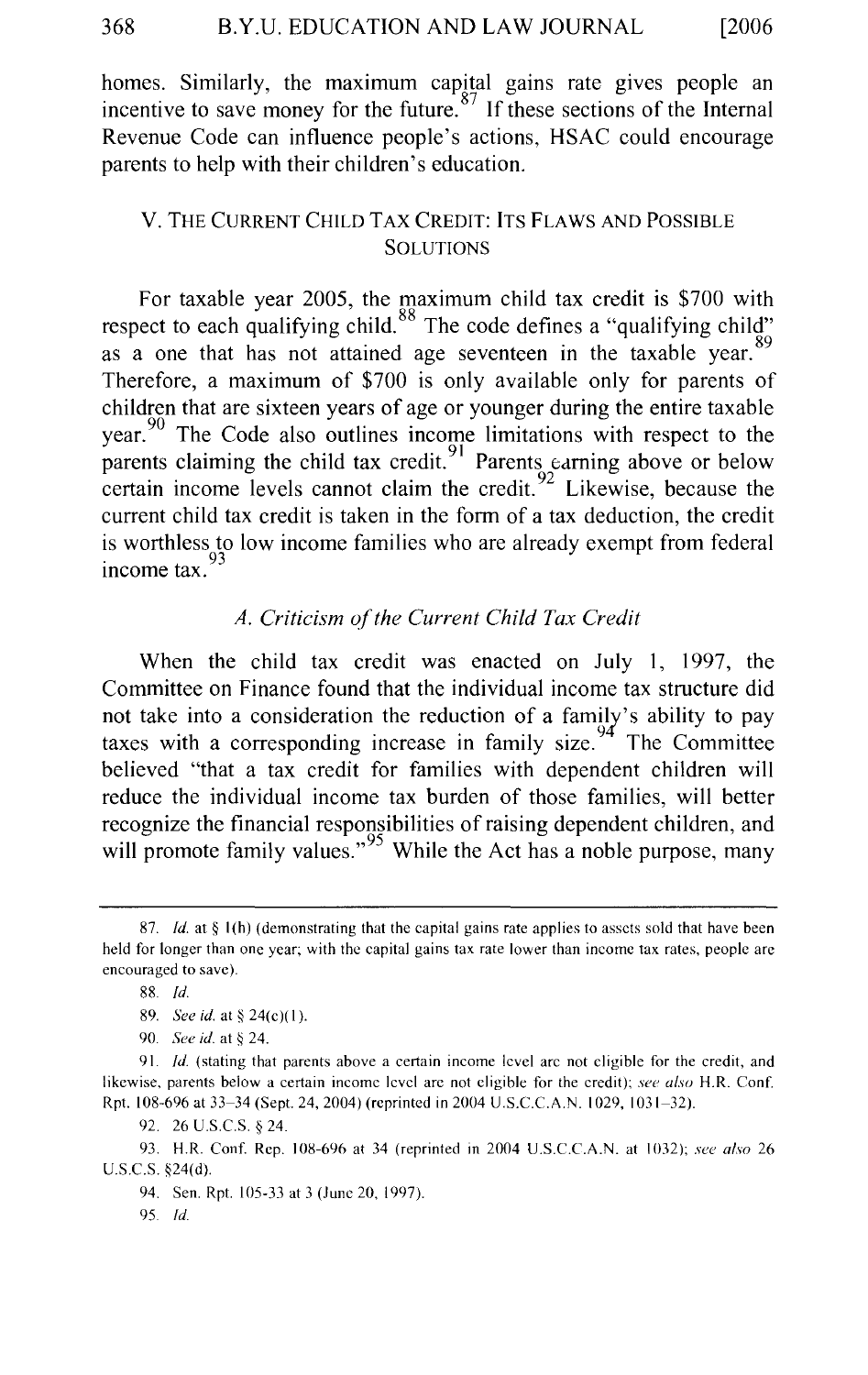argue that the purpose is not fulfilled because the child tax credit does not reach those families that are most in need.<sup>96</sup> Specifically, the credit does not benefit many low income families.<sup>97</sup> For 2004, the child credit is refundable up to fifteen percent of the taxpayer's taxable earned income in excess of  $$10,750$ . <sup>98</sup> Therefore, the child tax credit is not refundable for those families earning less than  $$10,750.$ <sup>99</sup> Thus, this tax credit generally benefits middle and upper class America, and not the working poor.  $\frac{100}{100}$ 

In addition to not helping families with an income below \$10,750, statistics suggest that the federal government will relinquish ninety-one billion dollars in tax revenue over fiscal years 2003–2013 due to claims generated by the child tax credit.<sup>101</sup> With the government granting extensive amounts of tax relief, should not some of it be going to extremely poor families? In response to this question, proposals simply suggest making the entire child tax credit refundable for all families, so very poor families can also benefit from it.<sup>102</sup> These proposals focus on the fact that, while the costs of rearing children continue to rise, the current tax credit is not refundable for families making less than \$10,750. Thus it is essentially useless to them because, even without the credit, their tax liabilities are close to zero.  $103$ 

Arguably, if the government is going to give parents money for raising children, then those parents should have a duty to rear their children well. While the child tax credit and attendant proposals for fixing its flaws focus on the costs of rearing a child and the idea that parents could use extra money, such thinking fails to consider that parental involvement may be more important to the success of children

97. H.R. Conf. Rep. No. 108-696 at 34 (reprinted in 2004 U.S.C.C.A.N. at 1032).

99. *!d.; see also* 26 U.S.C.S. 9 24 (families earning less than \$10,750 will not get money back from the government (a refund) if the child tax credit is greater than taxes incurred).

<sup>96.</sup> Sara J. Buchler, Student Author, *Child Care Tax Credits. The Child Tax Credit, and the Taxpayer Relief' Act of'* /1)97: *Congress' Missed Opportunity to Provide Parents Needed Relieffi'om Astronomical Costs of' Child Care,* 9 Hastings Women's L.J. 189, 210~11 (1998); *see also* Jonathan Barry Forman, *Designing a Work-Friendly Tax System*, 2 Pierce L. Rev. 131, 147-48 (2004) (suggesting that steep marginal tax rates are a disincentive for low-income single parents) [hereinafter Forman, *Tax System];* Jonathan Barry Forman, *What Can Be Done about Marriage Penalties?,* 30 Fam. L. Q. I, 12 (1996) (explaining that the tax credit does not even cover child care for lower income families) [hereinafter Forman, *Marriage Penalties].* 

<sup>98.</sup> ld

<sup>100.</sup> *See* 26 U.S.C.S. § 24 (assuming a working poor family earn less than \$10,750 a year, the child tax credit is not refundable for them, and therefore such families do not benefit from the tax credit).

<sup>101.</sup> Ronald D. Aucutt, *Keeping Up with the Estate Tax,* 10 A.L.I.-A.B.A. Estate Planning Course Material J. 1041, 1049 (2004).

<sup>102.</sup> Forman, *Tax System, supra* n. 96, at 147; Forman, *Marriage Penalties, supra* n. 96, at 12. 103. 26 U.S.C.S. § 24.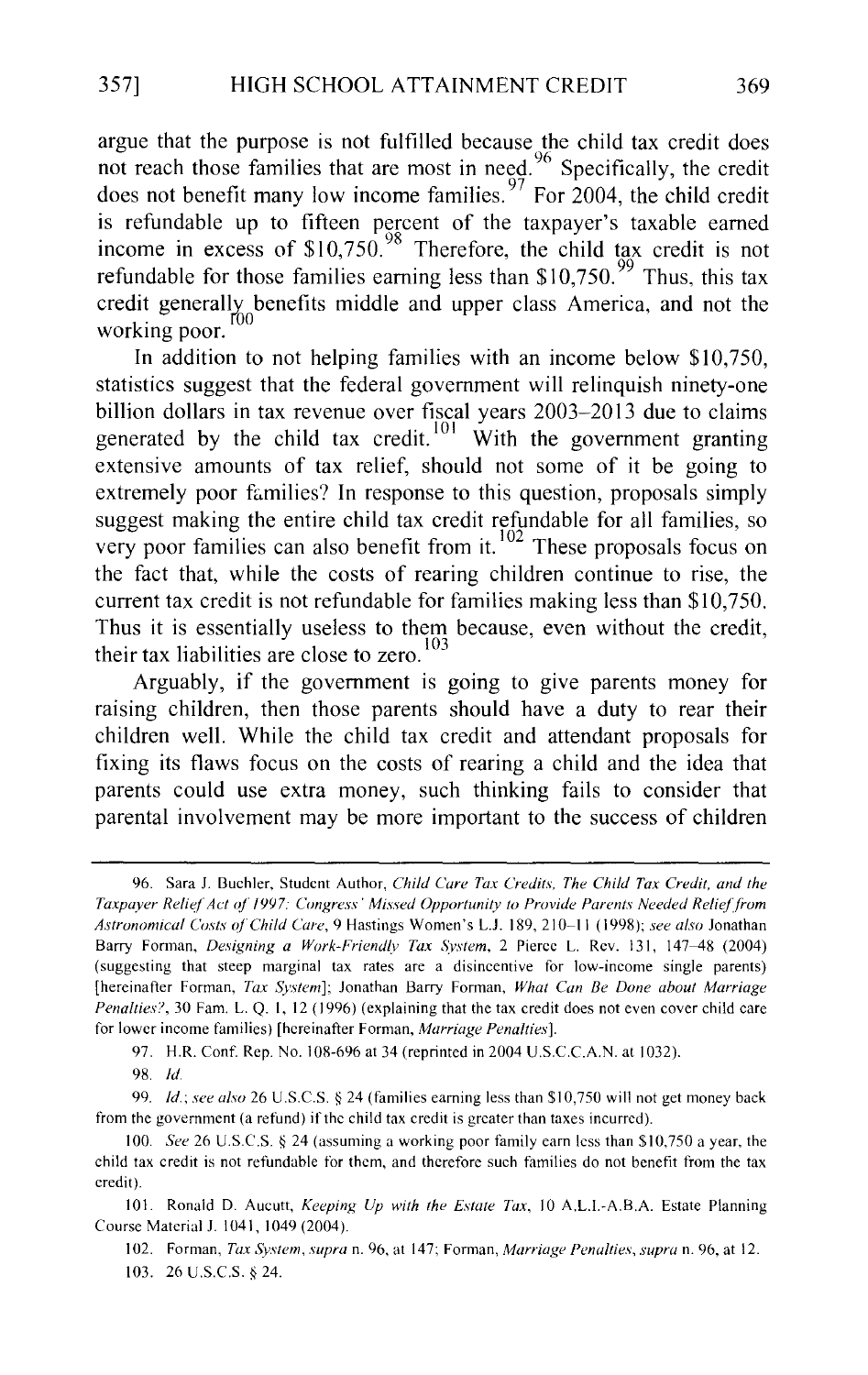than a \$700 yearly tax credit. Furthermore, the current tax credit and proposals fail to include any guidelines concerning the use of the money. One of the goals of the credit is to "promote family values," but parents can spend the money on anything. Consequently, the credit may simply promote families to have more children, instead of promoting parents to truly care for and foster the children. Alternatively, HSAC focuses on an end result of rearing children: having one's children graduate from high school.

#### *B.* The Stakeholder Society: *A Relevant Proposal*

Before looking at the details of HSAC, one should be aware of a comparable proposal in *The Stakeholder Society.* 105 In this book, Bruce Ackerman and Anne Alstott propose "stakeholding," which would enable every American to have some financial independence.  $106$  They suggest that when every American citizen reaches the age of majority, he or she should be given  $$80,000$ .<sup>107</sup> However, a high school diploma would be required before any citizen can have unrestricted and free use of the \$80,000.<sup>108</sup> Those that do not graduate from high school would simply be able to receive annual interest payments on the \$80,000 and would be unable to touch the principal until they graduate from high school.  $109$  While it would no doubt encourage citizens to attend high school, stakeholding is aimed at redistributing wealth to ensure that every American has a solid financial opportunity to do something with his or her life. $110$ 

One of the main purposes of stakeholding is to give young adults economic independence. It relies on a two percent wealth tax to generate sufficient tax revenue to pay for it.<sup>111</sup> Ackerman and Alstott believe \$80,000 is sufficient for such economic independence.  $12$  They state that simply improving education is not enough to bring people out of poverty.<sup>113</sup> While HSAC is relatively similar to stakeholding, HSAC differs in that its direct purpose is reducing high school dropouts and costs, while focusing on parents.

- 110. *ld.* at4.
- Ill. *!d.* at 94~95.
- 112. *ld.at25.*
- 113. *!d.* at 27~31.

<sup>104.</sup> Sen. Rpt. 105-33 at 3.

<sup>105.</sup> Bruce Ackerman & Anne Alstott, *The Stakeholder Society* I (Yale U. Press 1999).

<sup>106.</sup> *!d.* 

I 07. *!d. at* 3.

<sup>108.</sup> *Id.* at 7-8.

I 09. *ld.* at 38.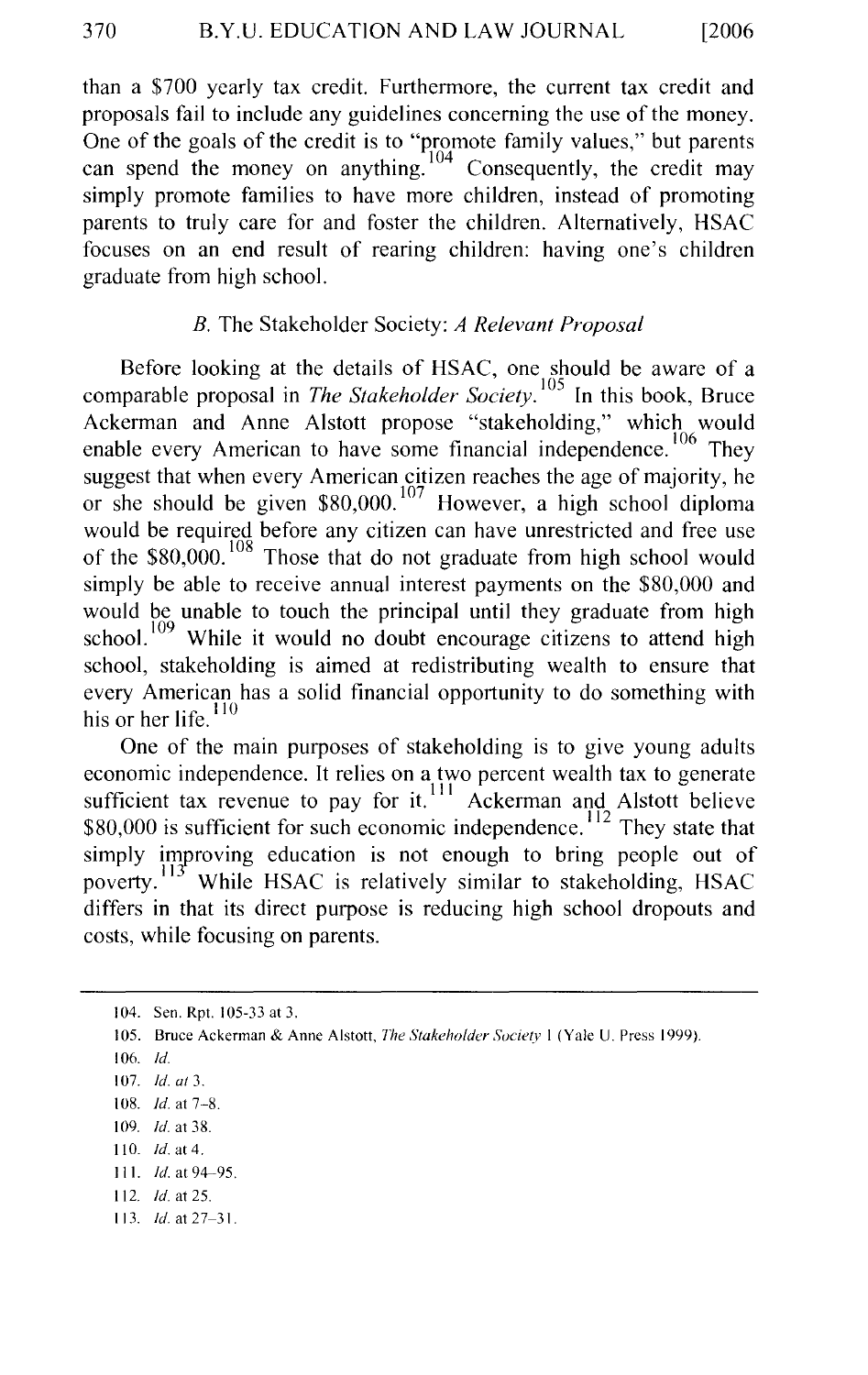#### 357] HIGH SCHOOL ATTAINMENT CREDIT 371

#### VI. THE HIGH SCHOOL ATTAINMENT CREDIT (HSAC)

HSAC will require discontinuance of the current child tax credit for all children born one year from the date of the amendment (hereinafter, "Effective Date").<sup>114</sup> Parents would continue to receive the child tax credit for each child born prior to the Effective Date, but parents would only be eligible for HSAC for each child born on or after the Effective Date. HSAC would replace the child tax credit with a onetime refundable lump sum credit of \$10,000 for parents of students that obtain a high school diploma or similar certification. Students would have unlimited opportunities to graduate from high school, as HSAC seeks to encourage perseverance among youth. There would be no income limitations on HSAC and it would apply equally to all children whether rich, poor, adopted, or biologically related. Thus, families earning wages below the poverty level would be eligible to receive HSAC, unlike the child tax credit.<sup>115</sup> However, like the current child tax credit, HSAC would have no limitations on family size.<sup>116</sup> Therefore, parents would be eligible to receive HSAC for each child.

#### *A. The Purpose Behind HSAC*

HSAC would give parents the incentive to help with their children's education and encourage their children to graduate from high school or obtain a similar credential. Currently families are receiving a tax credit to assist them in paying for the cost of rearing children. While it is generally accepted that rearing children is expensive, many parents arguably are not instilling the value of an education into their children. With ten percent of the population between sixteen and twenty-four years-old either not attending high school or lacking a high school credential, many parents are not helping their children reach their fullest potential.

Unlike the current tax credit, HSAC would benefit parents from all backgrounds. However, HSAC should have its strongest impact among lower income families and single-parent households, where dropout rates have generally been the highest.<sup>118</sup> A \$10,000 reward for a child's

<sup>114. 26</sup> U.S.C.S. § 24.

<sup>115.</sup> H.R. Conf. Rep. No. 108-696 at 34 (reprinted in 2004 U.S.C.C.A.N. at 1032).

<sup>116. 26</sup> U .S.C.S. § 24.

<sup>117.</sup> Kaufman et al., *supra* n. I, at 12. *See also* Wirt et al., *supra* n. I 0, at 53 (stating that, in 2003, thirteen percent of all persons ages sixteen to twenty-four were neither enrolled in school nor working).

<sup>118.</sup> *See* Wirt et al., *supra* n. I 0, at 61 (stating that those children whose families are in the lowest twenty percent of all family incomes are six times more likely to dropout of high school than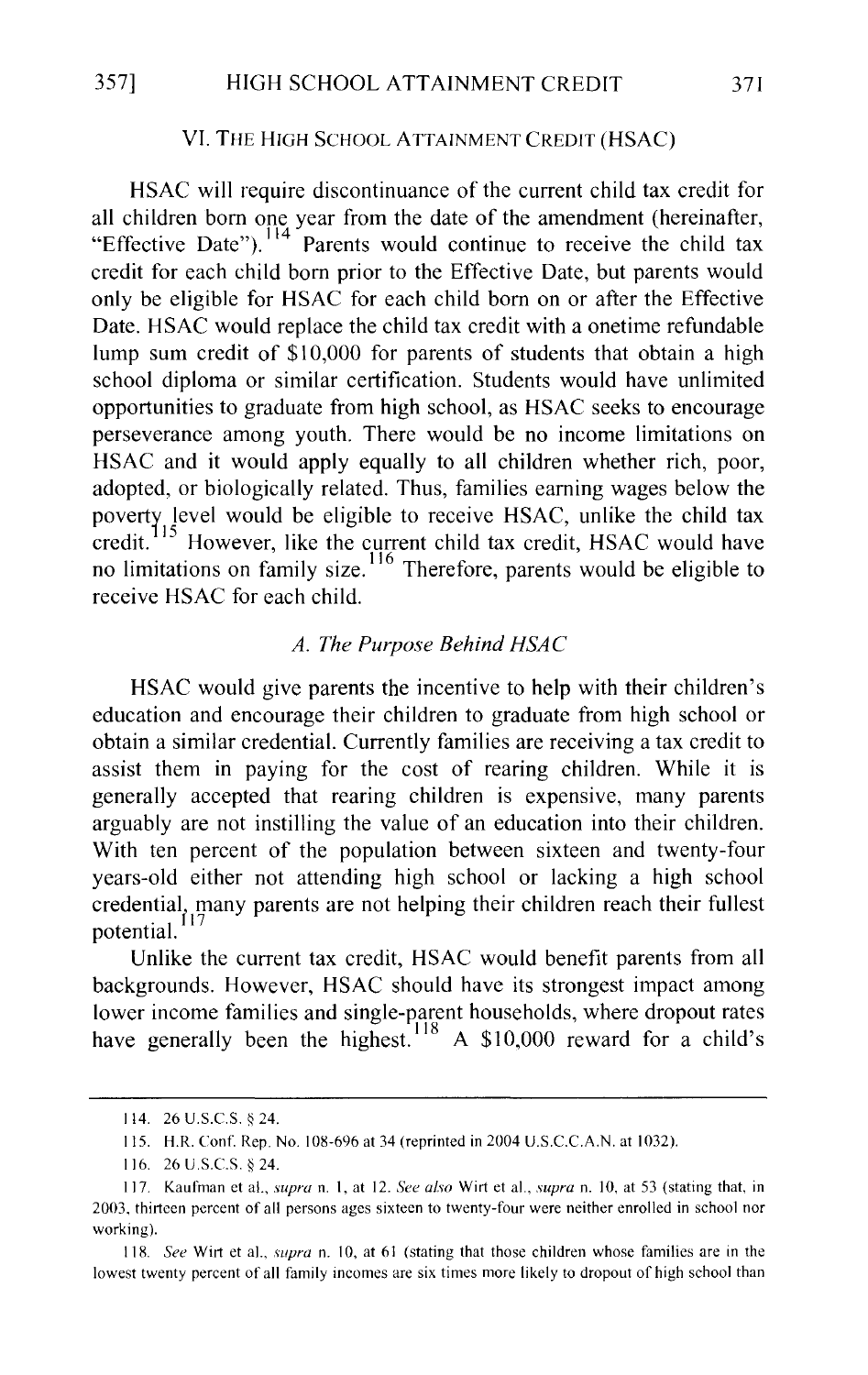graduation from high school could help parents get back on their feet, or help them give their children the best life possible by helping them start a business, go to college, etc.

HSAC's societal impacts on the United States could be monumental. With fewer teenagers dropping out of high school, there would arguably be less crime, fewer single mothers, and fewer people placing a burden on the welfare system, to name just a few benefits. Thus, America could truly become the well-educated and prosperous country that our founding fathers envisioned.

#### B. *Implementation of HSAC*

Implementation of HSAC will likely be a concern for critics. First, they would want to know how the government will be able to fund such a drastic program. The government could fund HSAC without raising taxes. By eliminating the current child tax credit for all children born a year after enactment, the government would be saving countless dollars by not providing parents of these children with an annual tax credit. The money saved would more than compensate for HSAC when future children graduate from high school.<sup>120</sup>

Second, critics would wonder what impact HSAC will have on families with young children that are relying on the current annual child tax credit to help raise their children. Since HSAC would only be applied to every child born one year from the date of enactment, the current child tax credit would remain in effect for all children alive or conceived before the day of enactment. Therefore, families would not have to worry about losing their current annual credits.

If the government wanted to eliminate the current child tax credit for all current families, they could apply HSAC on a prorated basis to current children. Thus, a twelve-year-old child would be eligible for half of HSAC.  $^{121}$  This, of course, would financially affect families with This, of course, would financially affect families with children alive today as they would lose the child tax credit. Still, since the child tax credit is not even helping poor families, one could argue

their peers from high-income families); *see also* Dryden & Vos, supra n. 10.

<sup>119.</sup> With the child tax credit rising to \$1,000, the government would be saving approximately \$1,000 per year per child for 16 years. This equates to a total saving of \$16,000 per child unadjusted for interest and inflation. \$16,000 is greater than \$10,000 without even considering the present discount value of \$10,000 in the year of a child's birth. Thus, thousands of dollars would be saved per each child.

<sup>120.</sup> Implicit in this assumption is that students generally graduate from high school around the age of eighteen.

<sup>121.</sup> Implicit in this assumption is that students generally graduate from high school around the age of eighteen. Therefore, a twelve-year-old child would have completed six out of twelve years of school; justifying a pro rata HSAC of fifty percent.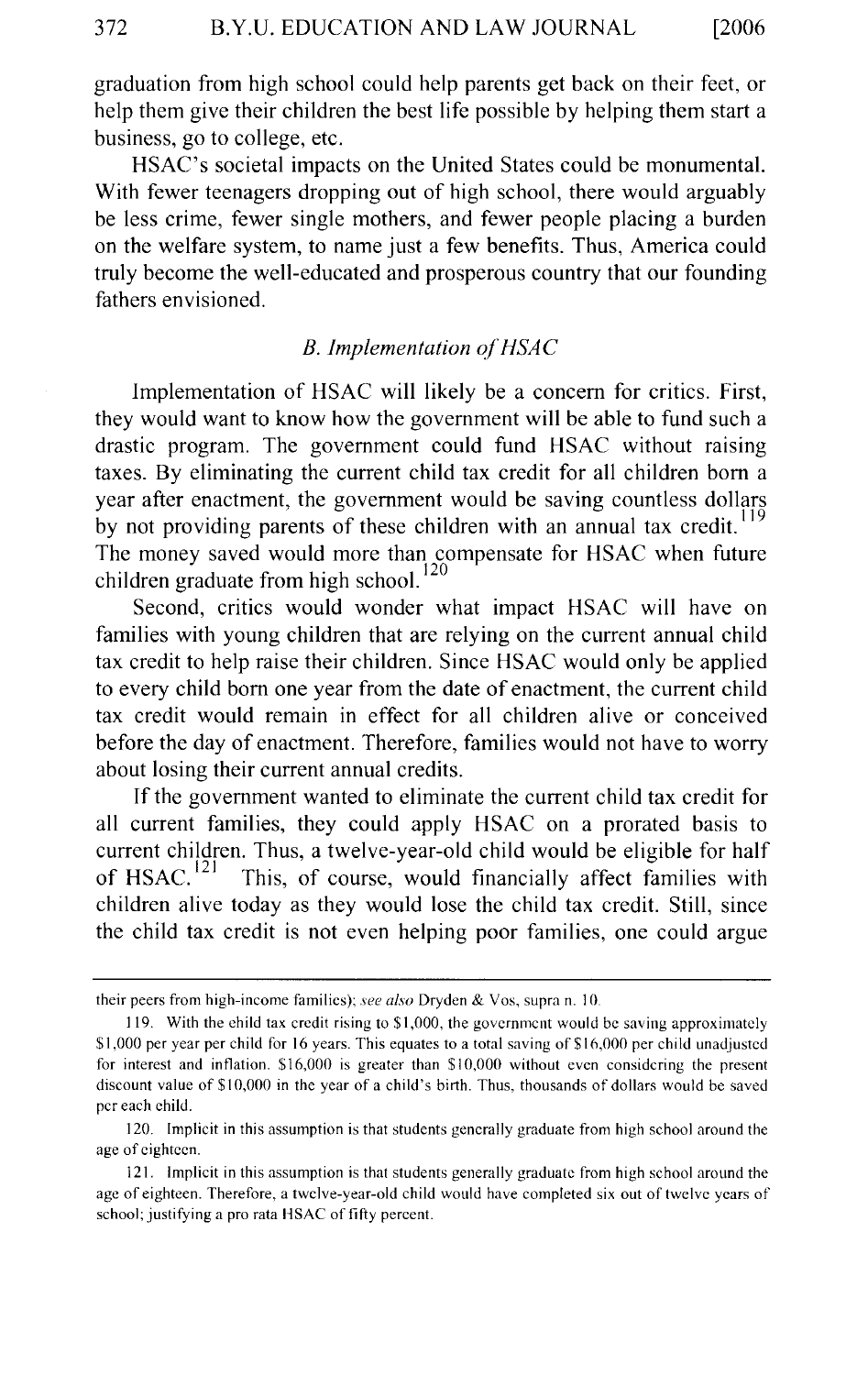that those that benefit from the credit are not in as much of a dire need of it. Even if HSAC was not implemented on a prorated basis for children alive today, HSAC would still encourage those corresponding parents to see that their children are educated, as well. With high school dropouts drastically reduced under HSAC, children born after the enactment of HSAC will face stiff competition in the employment sector for the majority of their lives, and they will need to obtain a high school education in order to compete in the job market.

#### C. *Why \$10,000?*

Ten thousand dollars is not a trivial sum by any means today. However, \$10,000 still cannot pay for a year of college at a private university, it is not enough to buy a home, nor is it enough to buy most new cars. The fact that it cannot pay for such things today suggests that it will pay for even less in years to come. Thus, the \$10,000 amount would need to be adjusted for inflation in future years. The fact remains, even considering all of this, \$10,000 should still be a significant sum to poor families and single-parents whose children are the most likely to drop out of high school.<sup>122</sup> Thus, \$10,000 will have the power to encourage Thus, \$10,000 will have the power to encourage parents to motivate their children to graduate from high school.

Another important reason for setting the refundable credit at \$10,000 is because a low amount such as \$1 ,000 might not provide sufficient incentive for parents to help with their children's education. Furthermore, a proposal too large, say \$50,000, would likely overburden the government. It would also bring up several arguments relating to the redistribution of wealth that are beyond the scope of this article. Setting HSAC at \$10,000 per graduate is not only a large enough amount to motivate parents to help with their children's education, but it is also financially feasible for the government. 123

#### *D.* The Stakeholder Society *Compared*

HSAC and *The Stakeholder Society* have important similarities and differences. Similar to stakeholding, HSAC builds on the current tax code and institutional framework. However, one striking difference is that stakeholding goes directly to young adults, whereas HSAC will go to the parents.<sup>124</sup> Also, whereas stakeholding is an \$80,000 grant that gives

<sup>122.</sup> Wirt et al., *supra* note 10, at 61 (stating that those children whose families are in the lowest twenty percent of all family incomes are six times more likely to drop out of high school than their peers from high-income families). *See also* Dryden & Vos, supra n. 10.

<sup>123.</sup> *See supra* n. I 19 (describing tax savings).

<sup>124.</sup> Ackerman & Alstott, *supra* n. 105, at 3.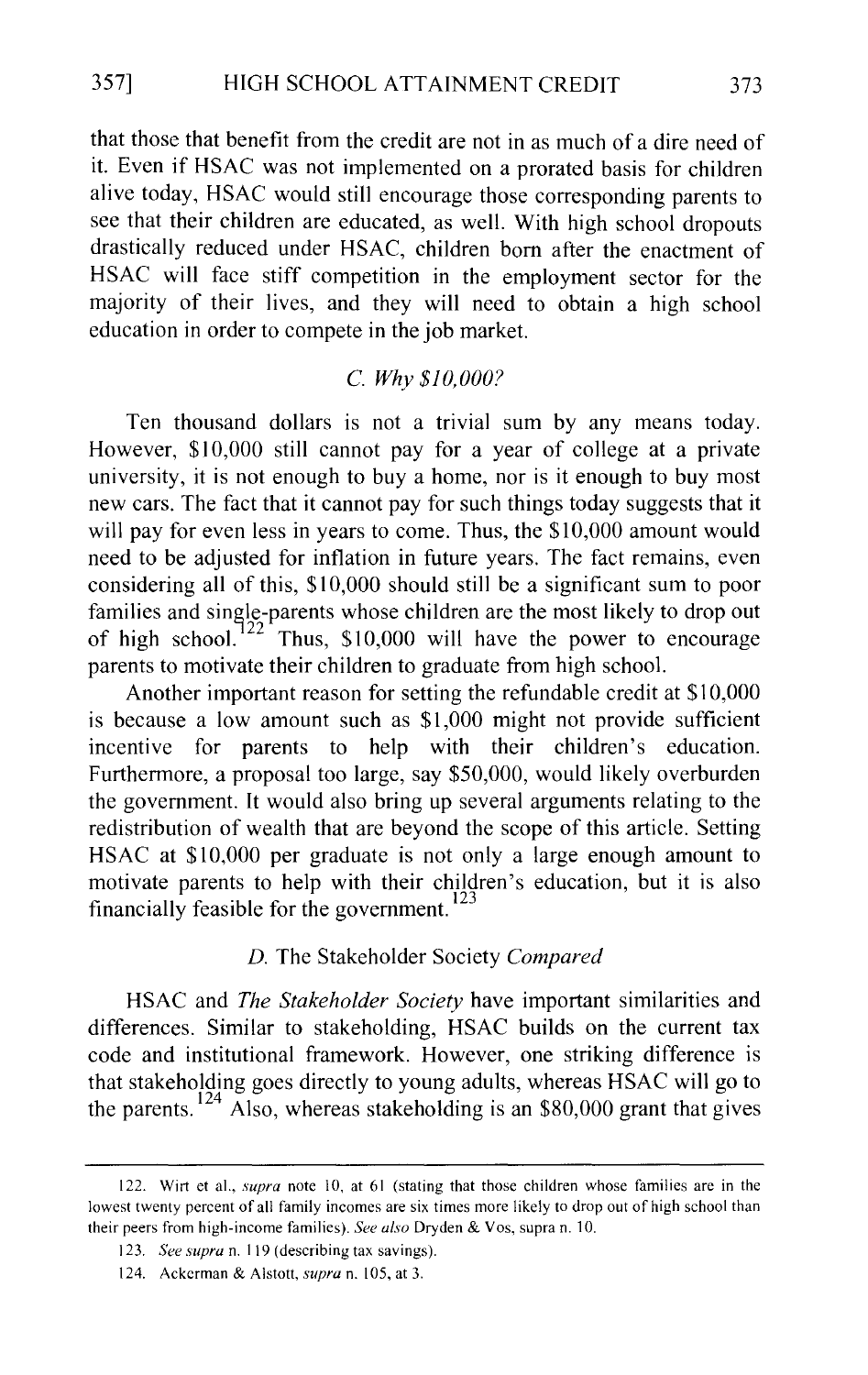young adults financial independence, HSAC is a more feasible \$10,000 reward from the government that will encourage parents to motivate their children to graduate from high school.<sup>125</sup>

One of the major differences between HSAC and stakeholding is the way they are funded. Stakeholding requires a two percent wealth tax for funding.  $126$  HSAC, on the other hand, does not require any new taxes. It simply requires an elimination of the current child tax credit.<sup>127</sup> The government will save more tax dollars eliminating the current tax credit than they currently save with the tax credit.  $128$  This benefit, coupled with the fact that the first payments of HSAC will not start until eighteen years, make HSAC's enactment more feasible for the government.

The results of both proposals would be similar. In the long-term, crime and spending on welfare would both be reduced, resulting in increased tax revenue because generally more Americans would be educated and take better paying jobs.  $129$  However, one could argue that with HSAC's strict requirement of high school graduation before parents receive money, a higher percentage of students would graduate under HSAC, and therefore the societal benefits would be increased. Furthermore, since only \$10,000 would be handed out under HSAC, people would have to continue to persevere to succeed in America, whereas \$80,000 under stakeholding could induce a degree of laziness in some people.

#### *E. Possible Criticism ofHSAC*

Beyond fears of losing the current child tax credit as already discussed, some may argue that HSAC is not a neutral tax. Critics may argue that HSAC is biased towards parents who believe their children will be intelligent and will be more likely to graduate from high school. However, since parents of all educational backgrounds will continue to have children, parents should realize (as shown in Part IV) that all parents have the potential to motivate their children to graduate from high school. Another argument against such criticism of non-neutrality is that many tax laws are also not inherently neutral.<sup>130</sup> This is strongly evidenced by the current child tax credit which provides a credit for

<sup>125.</sup> *ld* 

<sup>126.</sup> *!d.* at 95.

<sup>127. 26</sup> U.S.C.S. § 24.

<sup>128.</sup> *See supra* n. 119 (describing tax savings).

<sup>129.</sup> Ackerman & Alstott, *supra* n. 105, at 221.

<sup>130.</sup> *See* 26 U.S.C.S. § 24 (indicating that the current child tax credit is only applicable to those that have children); *see also id.* at § 163(h)(3) (showing the federal income tax deduction for mortgage interest, which favors those that own versus rent their homes).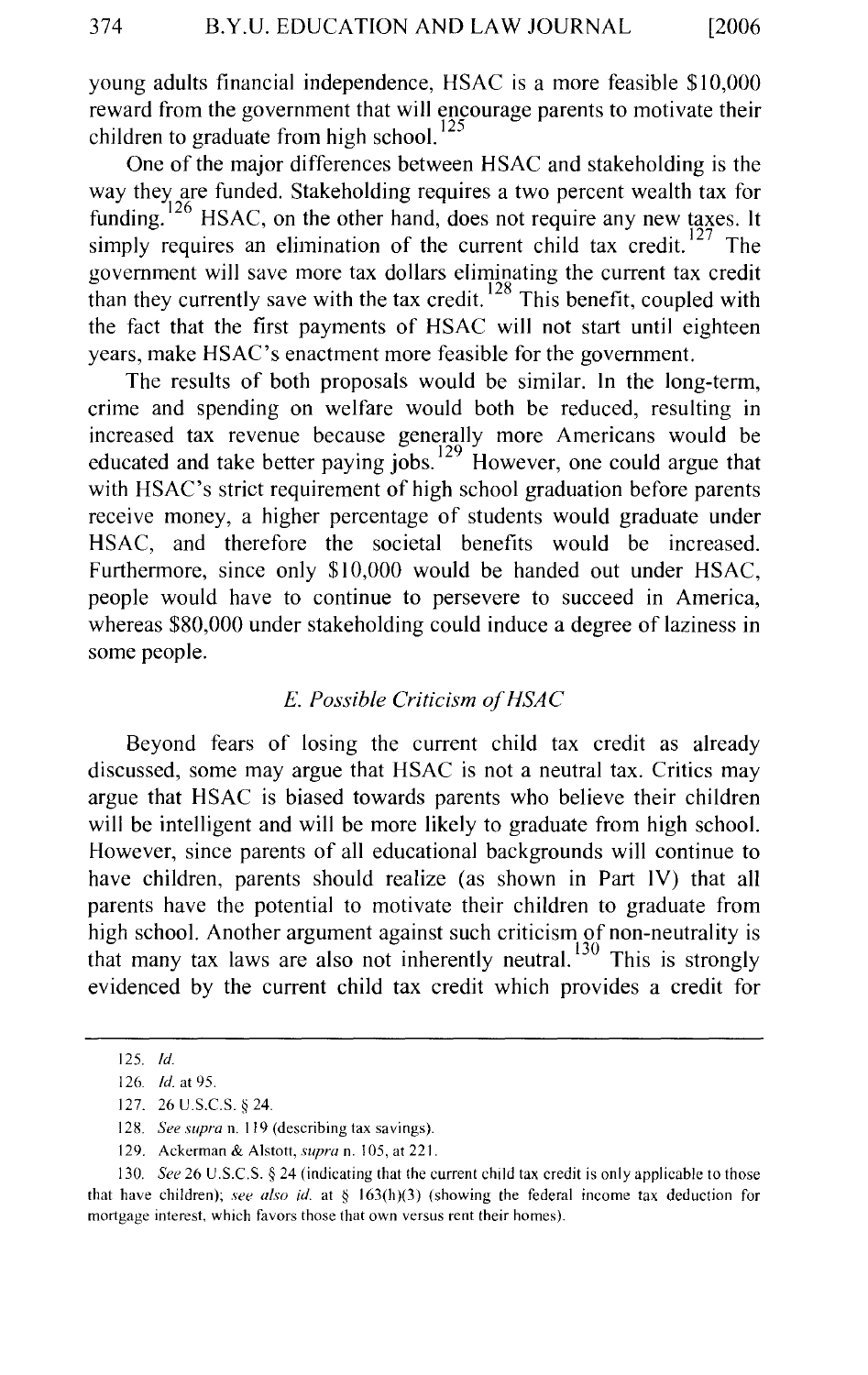people with children.  $131$  Thus, the tax code itself quashes the neutrality argument-the tax code favors people with children over those without children and is therefore not neutral.

Another possible criticism of HSAC is its application to divorced parents. HSAC would apply to the divorced parent that can claim the child as a "dependent" in the taxable year the child graduates from high school.<sup>132</sup> This will induce both parents to play an active role in their child's education and life, as both will want to receive the HSAC. However, it could result in further contestation among divorced couples regarding custody of the child, especially during the year of graduation from high school. To prevent such disputes, divorced couples should be encouraged to obtain alimony agreements that determine who would incur the benefits of HSAC in the event one of their children graduates from high school. Still, divorced parents will likely continue to be a concern.

Perhaps the foremost criticisms of HSAC concern how HSAC will affect parents of disabled children, and immigrant families. There are undoubtedly children who will be unable to graduate from high school because of a disability. In order to help families with disabled children cope with the loss of the child tax credit, disability benefits would have to be increased. With this exception, there is hope that all other children possess the necessary abilities to graduate from high school. As for immigrants, parents that come here with young children could have HSAC prorated based on the age of each child when that child arrives in America. So, if a child came to America at age twelve, he would be eligible for half of HSAC.<sup>133</sup> Consequently, tax-paying immigrant families would have the same incentives to help with their children's education as American families. These are just some of the many concerns surrounding HSAC that would have to be addressed in the final version of HSAC.

#### VII. CONCLUSION: SOCIETAL IMPLICATIONS OF HSAC

The \$10,000 refundable tax credit through HSAC will provide the necessary incentive for parents to help with their children's education. The main effect of HSAC will be an increase in the number of students graduating from high school or receiving a similar credential. Yet, the indirect results of having more teenagers graduating from high school

<sup>131.</sup> *ld.* at § 24.

<sup>132.</sup> *See id.* at § 152 (defining "dependent").

<sup>133.</sup> Assuming that students graduate from high school at age eighteen.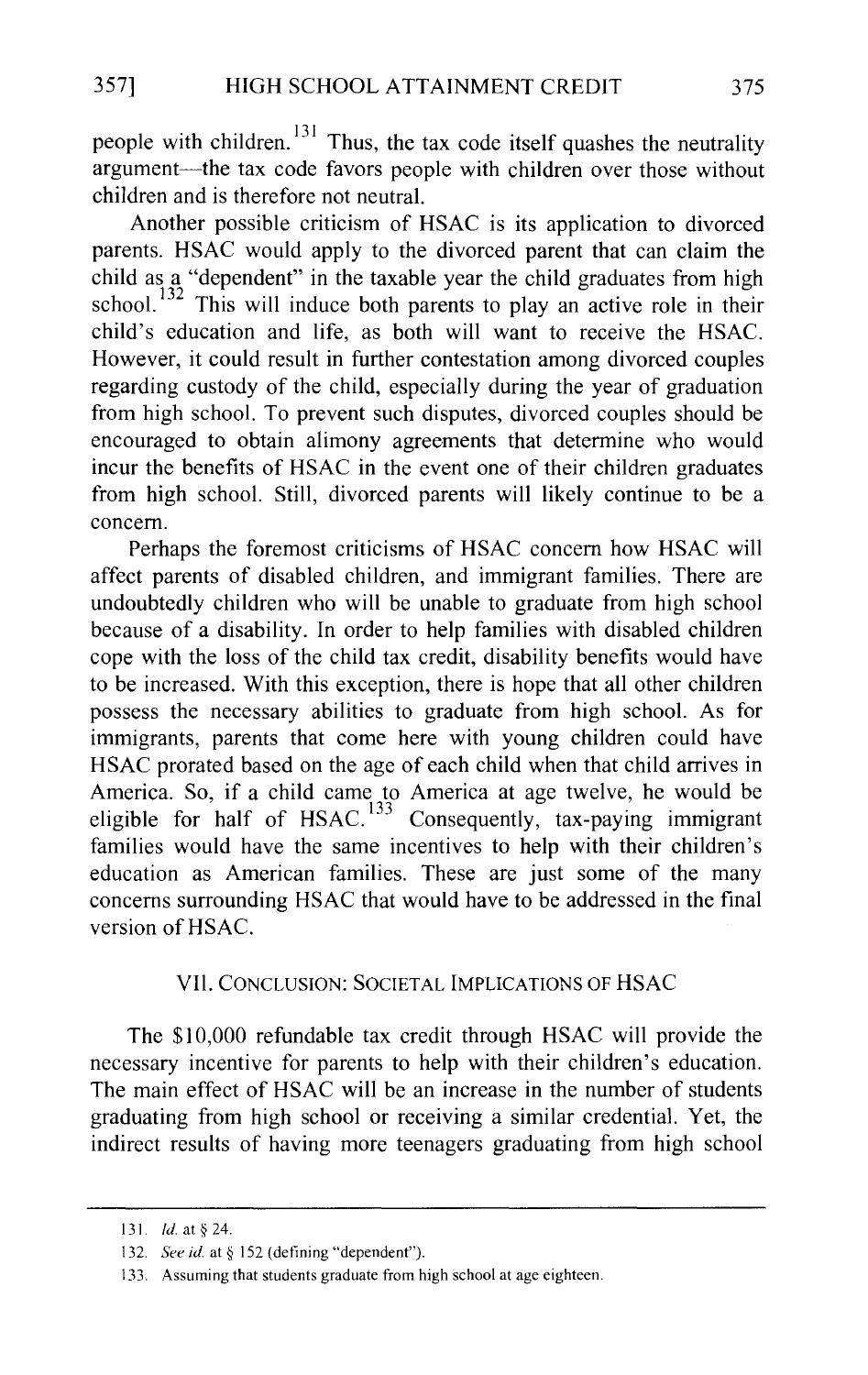and obtaining an education are both drastic and limitless.

One indirect effect of HSAC is an increase in revenue for both the students that typically drop out and for the government. With more students graduating from high school, there may be an increase in the number of students attending junior colleges and universities. This increase in education among those students that typically drop out of high school will in tum motivate more students to go to college and graduate schools to differentiate themselves from other high school graduates. This overall increase in education among Americans could lead to a more advanced and successful society. The increase among the educated will, in tum, result in more Americans seeking more intellectually challenging jobs. Such jobs will likely pay more. and, assuming the economy can provide for such an influx of educated citizens, the tax revenue should increase more than it normally would with inflation and population growth alone.

Another indirect effect of HSAC for the government will be a reduction in people dependent on public funding (welfare). Citizens with high school diplomas will more likely be employed; they will not have to use food stamps at the grocery store, but instead use their own earnings to provide for their basic needs.<sup>134</sup> Thus, the federal government could save countless billions of dollars in the future as the welfare burden is slowly lifted off its shoulders.

Finally, perhaps the most drastic result will be a possible reduction in crime, specifically violent crime. As the data shows, a disproportionate number of death row and prison inmates do not have a high school diploma.  $135$  Perhaps if these people were educated, they would not have resorted to the heinous acts they committed. Of course, one could argue that with more people educated, people that would have committed basic robberies may resort to more sophisticated forms of crime such as fraud and extortion. Even if some people are born with an innate desire to do wrong, and these wrongdoers will resort to more sophisticated forms of crime if educated, such crimes are clearly not as evil as the atrocious and violent acts occurring throughout our cities today. Nevertheless, because of HSAC, fewer people will resort to a life of crime, and America will prosper.

America has been and should continue to be a land where people can work hard and achieve. But in the twenty-first century, unfortunately, some students need an extra push to achieve the American Dream.

<sup>134.</sup> Ingels et al., *supra* n. 3, at 29 ("[P]cople with more education are ... much less likely to receive welfare benefits.").

<sup>135.</sup> *Correctional Populations, supra* n. 19, at 48 (showing that approximately forty percent of state and thirty percent of federal prison inmates are high school dropouts).